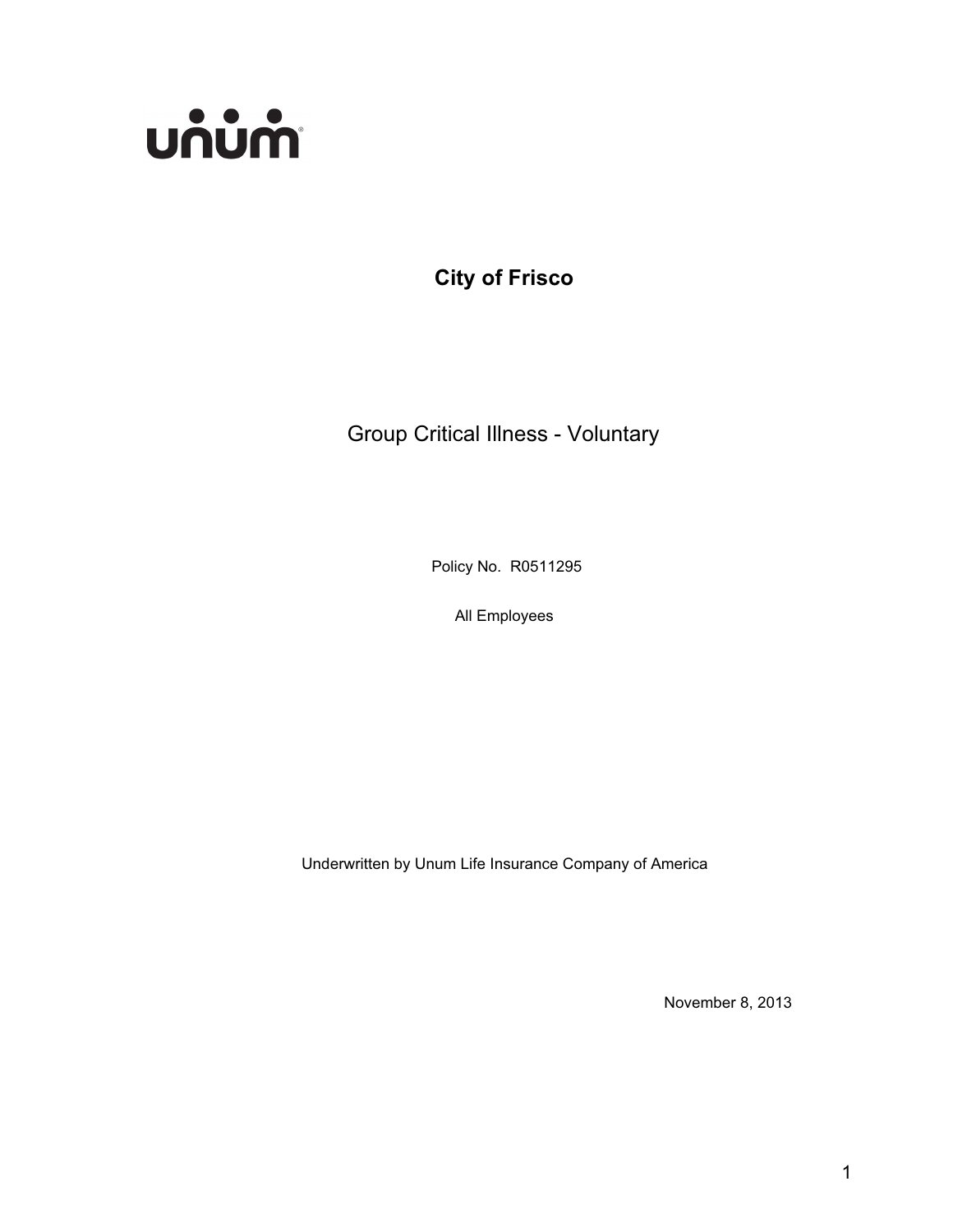## **CERTIFICATE OF COVERAGE**

#### **THIS IS A SUPPLEMENTAL CERTIFICATE OF COVERAGE. PLEASE READ IT CAREFULLY.**

#### **THE INSURANCE POLICY UNDER WHICH THIS CERTIFICATE IS ISSUED IS NOT A POLICY OF WORKERS' COMPENSATION INSURANCE. YOU SHOULD CONSULT YOUR EMPLOYER TO DETERMINE WHETHER YOUR EMPLOYER IS A SUBSCRIBER TO THE WORKERS' COMPENSATION SYSTEM.**

Unum Life Insurance Company of America (referred to as Unum) welcomes You as a client.

This is Your Certificate of Coverage as long as You are eligible for coverage and You become insured. You will want to read it carefully and keep it in a safe place.

Unum has written Your Certificate of Coverage in plain English. However, a few terms and provisions are written as required by insurance law. If You have any questions about any of the terms and provisions, please consult Unum. Unum will assist You in any way to help You understand Your benefits.

If the terms and provisions of this Certificate of Coverage (issued to You) are different from the policy (issued to the Policyholder), the policy will govern. The policy may be changed in whole or in part. Only an officer of Unum can approve a change. The approval must be in writing and endorsed on or attached to the policy. Any other person, including a broker, may not change the policy or waive any part of it.

The policy is delivered in and is governed by the laws of the governing jurisdiction and to the extent applicable by the Employee Retirement Income Security Act of 1974 (ERISA) and any amendments.

For purposes of effective dates and ending dates under the group policy, all days begin at 12:01 a.m. and end at 12:00 midnight at the Policyholder's address.

> Unum Life Insurance Company of America 2211 Congress Street Portland, ME 04122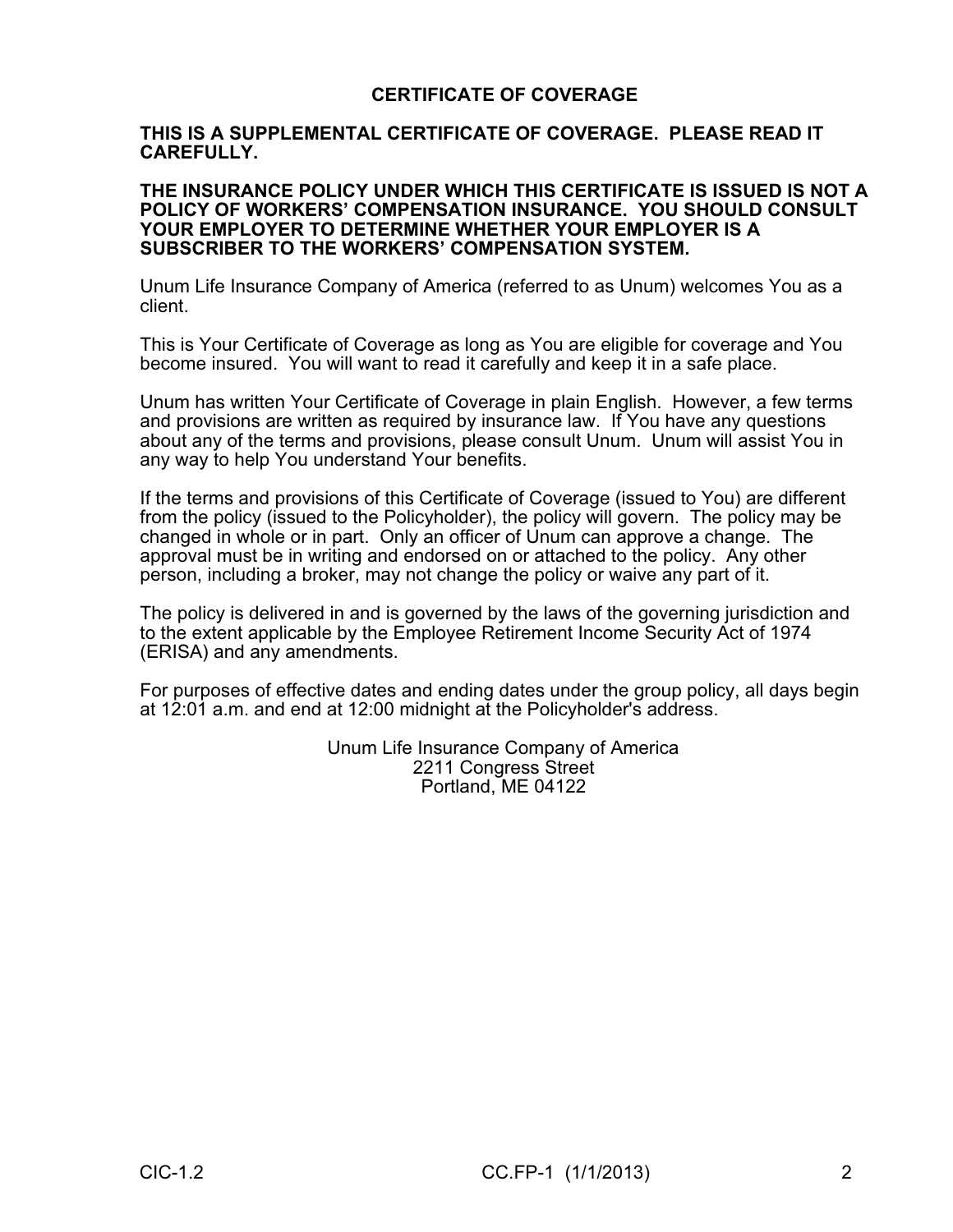#### **IMPORTANT NOTICE**

To obtain information or make a complaint:

You may call Unum's toll-free telephone number for information or to make a complaint at:

#### **1-800-321-3889 OPTION NUMBER 2**

You may also write to Unum at:

Deborah J. Jewett, Manager Customer Relations Unum Life Insurance Company of America 2211 Congress Street Portland, Maine 04122

You may contact the Texas Department of Insurance to obtain information on companies, coverages, rights or complaints at:

#### **1-800-252-3439**

You may write the Texas Department of Insurance: P.O. Box 149104 Austin, TX 78714-9104 FAX: (512) 475-1771 Web: http://www.tdi.state.tx.us E-mail: ConsumerProtection@tdi.state.tx.us

#### **PREMIUM OR CLAIM DISPUTES:**

Should you have a dispute concerning your premium or about a claim, you should contact the company first. If the dispute is not resolved, you may contact the Texas Department of Insurance (TDI).

#### **ATTACH THIS NOTICE TO YOUR CERTIFICATE OF COVERAGE:**

This notice is for information only and does not become a part or condition of the attached document.

#### **AVISO IMPORTANTE**

Para obtener informacion o para someter una queja:

Usted puede llamar al numero de telefono gratis de Unum's para informacion o para someter una queja al:

#### **1-800-321-3889 OPCION NUMERO 2**

Usted tambien puede escribir a Unum:

Deborah J. Jewett Gerente de Relaciones al Cliente Unum Life Insurance Company of America 2211 Congress Street Portland, Maine 04122

Puede comunicarse con el Departamento de Seguros de Texas para obtener informacion acerca de companias, coberturas, derechos o quejas al:

#### **1-800-252-3439**

Puede escribir al Departamento de Seguros de Texas: P.O. Box 149104 Austin, TX 78714-9104 FAX: (512) 475-1771 Web: http://www.tdi.state.tx.us E-mail: ConsumerProtection@tdi.state.tx.us

#### **DISPUTAS SOBRE PRIMAS O RECLAMOS:**

Si tiene una disputa concerniente a su prima o a un reclamo, debe comunicarse con el la compania primero. Si no se resuelve la disputa, puede entonces comunicarse con el departamento (TDI).

#### **SUJETE ESTA NOTICIA A SU CERTIFICADO DE BENEFICIOS:**

Este aviso es solo para proposito de informacion y no se convierte en parte o condicion del documento adjunto.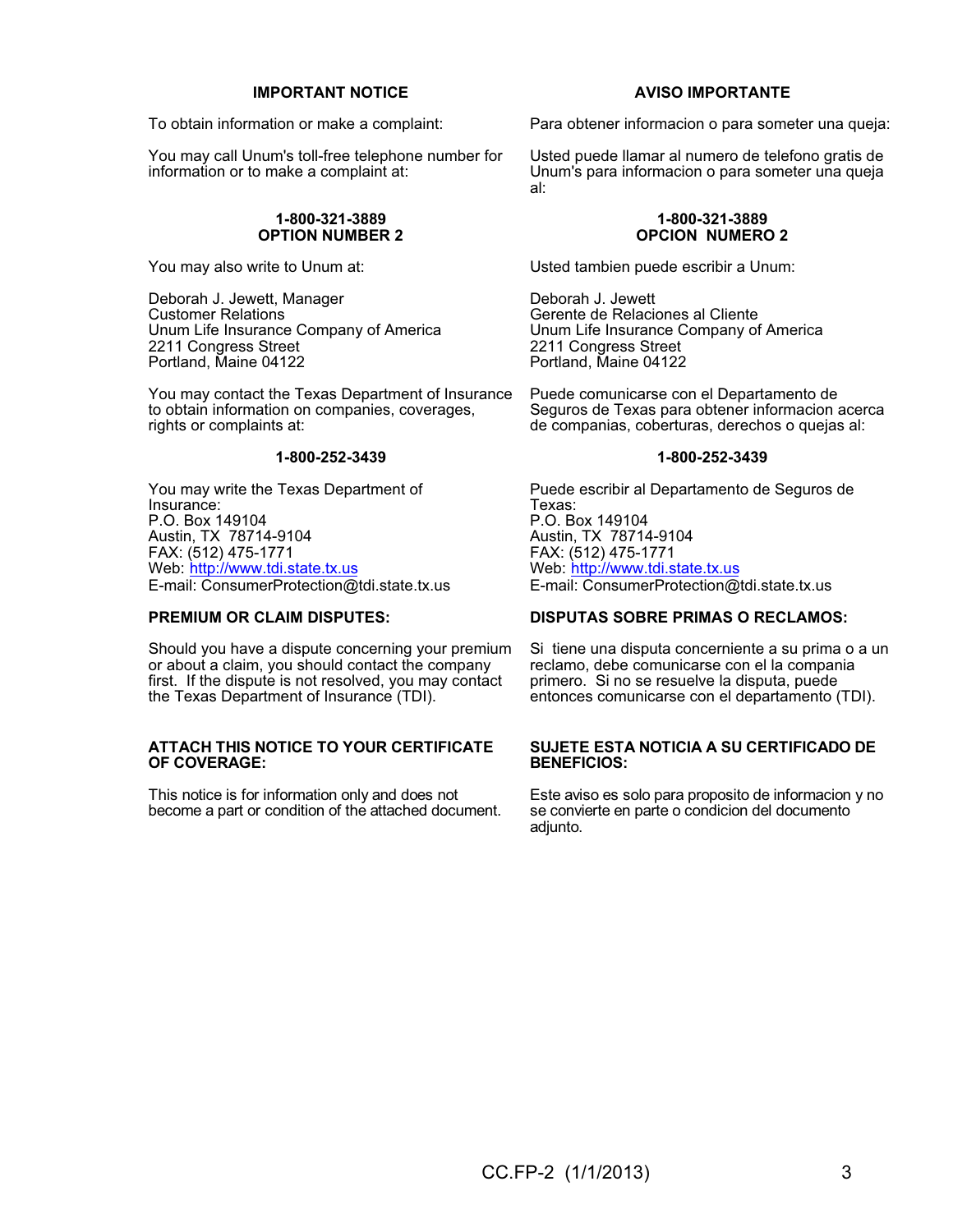# **TABLE OF CONTENTS**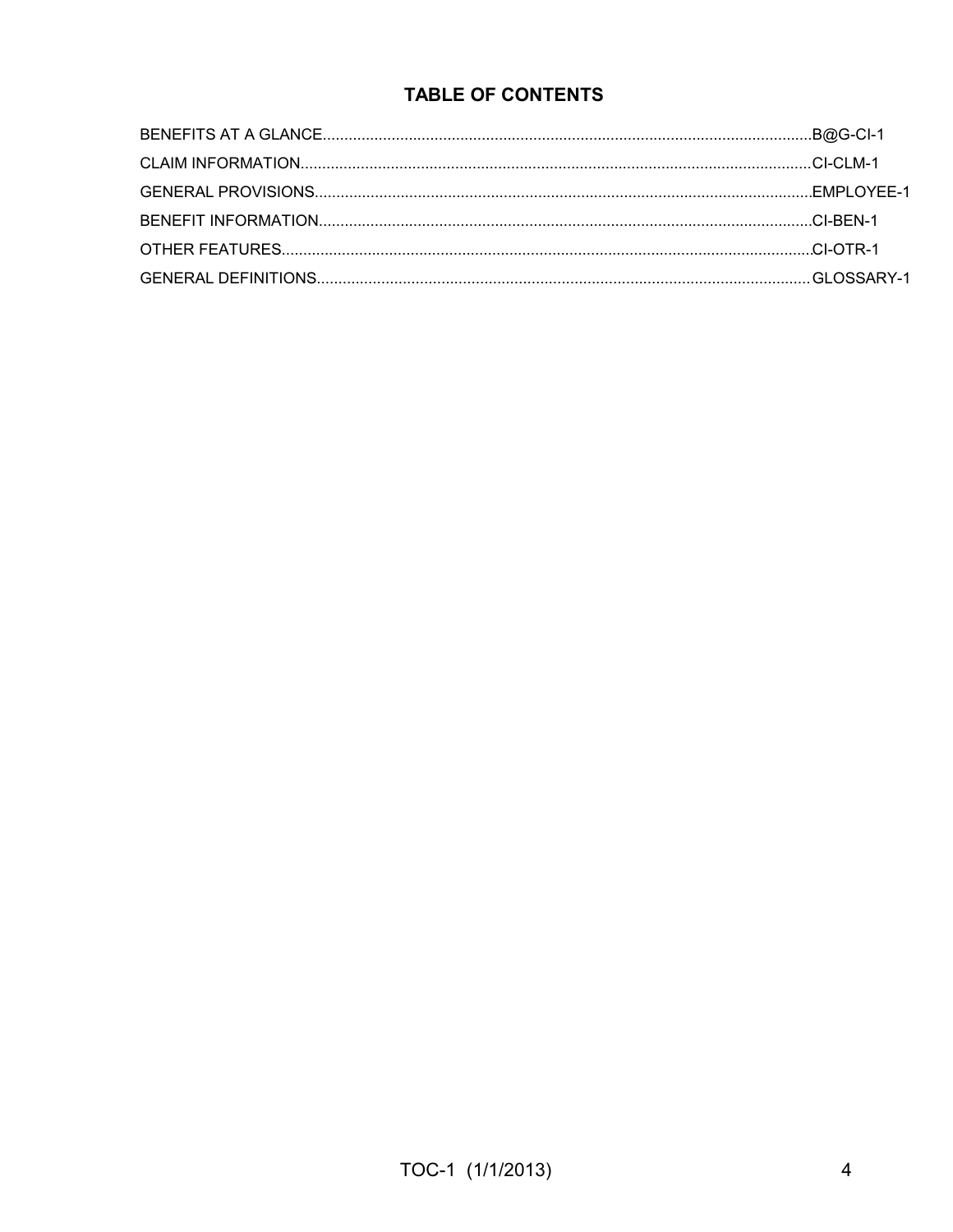#### **BENEFITS AT A GLANCE CRITICAL ILLNESS**

**This Supplemental Critical Illness Policy provides financial protection for You by paying a benefit if You are diagnosed with a critical illness. The amount You receive is based on the amount of coverage in effect on the date of diagnosis of a critical illness or the date treatment is received according to the terms and provisions of the policy. You also have the opportunity to have coverage for Your Spouse.**

**EMPLOYER'S ORIGINAL POLICY EFFECTIVE DATE:** January 1, 2013

**POLICY NUMBER:** R0511295 GCI\_EE\_PAY-01

#### **ELIGIBLE GROUP(S):**

All Employees in Active Employment in the United States with the Employer.

#### **MINIMUM HOURS REQUIREMENT:**

Employees must be in Active Employment at least 30 hours per week.

#### **PAYING FOR COVERAGE:**

**For You:**

You must make contributions for Your coverage. Coverage on Your eligible Dependent Children is automatically included with Your coverage.

#### **For Your Spouse:**

You must make contributions for coverage for Your Spouse.

#### **CRITICAL ILLNESS BENEFIT**

| <b>Coverage Amount</b> |                                                                                         |
|------------------------|-----------------------------------------------------------------------------------------|
| Employee:              | \$5,000 - \$50,000 in \$1,000 increments as<br>applied for by You and approved by Unum. |
| Spouse, if Covered:    | \$5,000 - \$30,000 in \$1,000 increments as<br>applied for by You and approved by Unum. |

Dependent Child(ren): 25% of Employee Coverage Amount

**Percentage of Critical Illnesses Coverage Amount**

#### **Base Covered Conditions**

| <b>Benign Brain Tumor</b><br>Initial Diagnosis Benefit<br>Recurrence Benefit                           | 100%<br>100% |
|--------------------------------------------------------------------------------------------------------|--------------|
| <b>Blindness</b><br>Initial Diagnosis Benefit                                                          | 100%         |
| Coma as the Result of Severe Traumatic Brain Injury<br>Initial Diagnosis Benefit<br>Recurrence Benefit | 100%<br>100% |
| <b>Coronary Artery Bypass Surgery</b><br>Initial Diagnosis Benefit                                     | 25%          |
| <b>End Stage Renal (Kidney) Failure</b><br>Initial Diagnosis Benefit                                   | 100%         |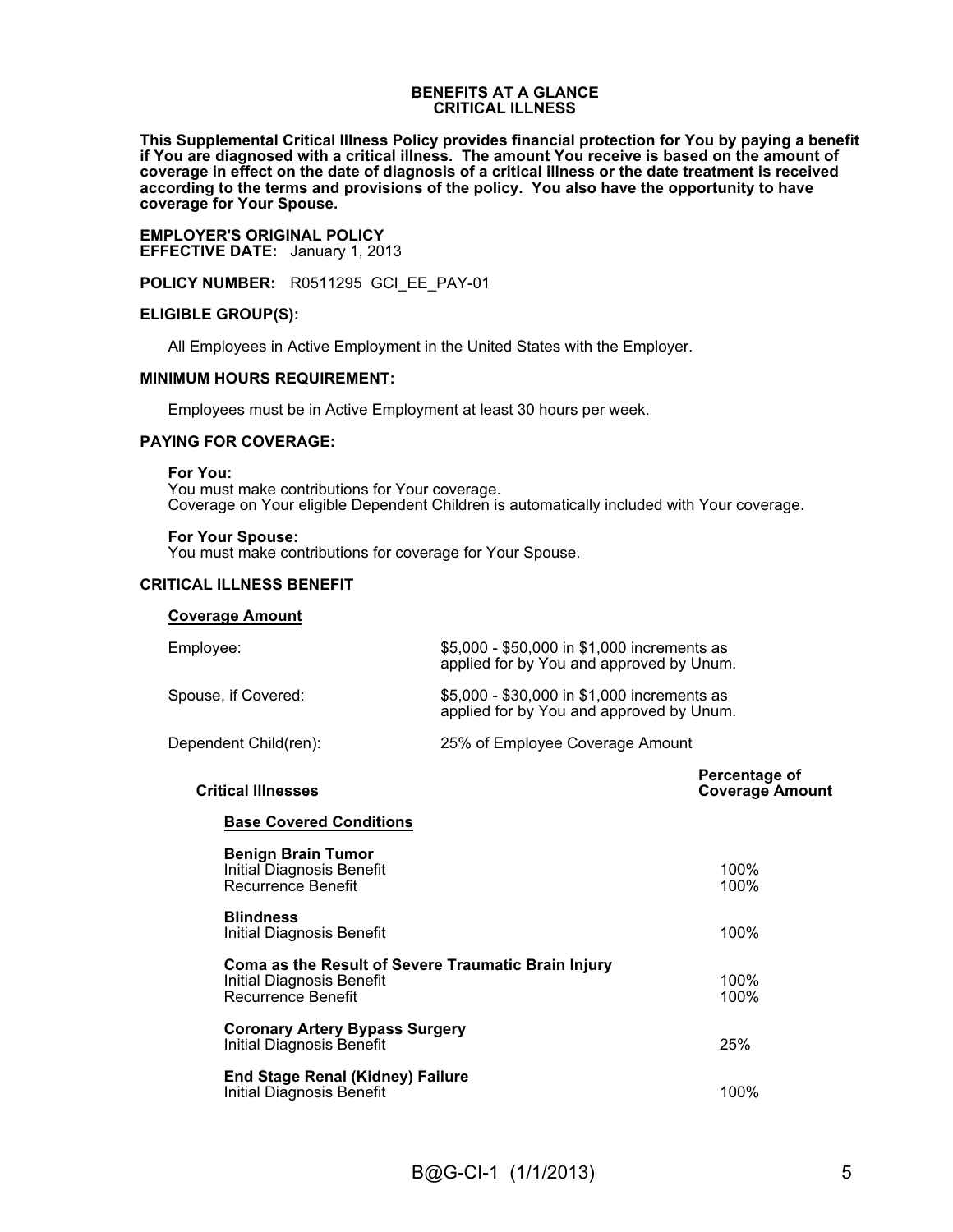| <b>Heart Attack (Myocardial Infarction)</b><br>Initial Diagnosis Benefit<br><b>Recurrence Benefit</b> | 100%<br>100% |
|-------------------------------------------------------------------------------------------------------|--------------|
| <b>Major Organ Failure</b><br><b>Initial Diagnosis Benefit</b>                                        | 100%         |
| <b>Occupational HIV</b><br><b>Initial Diagnosis Benefit</b>                                           | 100%         |
| Permanent Paralysis as the result of a Covered Accident<br>Initial Diagnosis Benefit                  | 100%         |
| <b>Stroke</b><br><b>Initial Diagnosis Benefit</b><br><b>Recurrence Benefit</b>                        | 100%<br>100% |
| <b>Cancer Conditions</b>                                                                              |              |
| Cancer<br><b>Initial Diagnosis Benefit</b>                                                            | 100%         |
| <b>Carcinoma in Situ</b><br>Initial Diagnosis Benefit                                                 | 25%          |
| <b>Additional Critical Illnesses for Dependent Children</b>                                           |              |
| <b>Cerebral Palsy</b><br>Initial Diagnosis Benefit                                                    | 100%         |
| <b>Cleft Lip or Palate</b><br><b>Initial Diagnosis Benefit</b>                                        | 100%         |
| <b>Cystic Fibrosis</b><br>Initial Diagnosis Benefit                                                   | 100%         |
| <b>Down Syndrome</b><br>Initial Diagnosis Benefit                                                     | 100%         |
| Spina Bifida<br>Initial Diagnosis Benefit                                                             | 100%         |

#### **Critical Illness Benefit Reduction**

Any coverage in force prior to the Insured's 70th birthday will be reduced on the Policy Anniversary Date following the Insured's 70th birthday. The Insured's Coverage Amount will be reduced to 50% of the Coverage Amount the Insured had prior to the Policy Anniversary Date. Any coverage in force after the Policy Anniversary Date following the Insured's 70th birthday will not be subject to a benefit reduction on subsequent Policy Anniversary Dates. There will be no further increases in the Insured's Coverage Amount.

#### **WELLNESS BENEFIT**

\$50 per Calendar Year for each Insured

#### **BENEFIT PLAN COVERAGE CHOICES:**

You may select one of the following plans:

#### **Benefit Plan 1:**

Base Covered Conditions with Additional Critical Illnesses for Dependent Children; and Wellness Benefit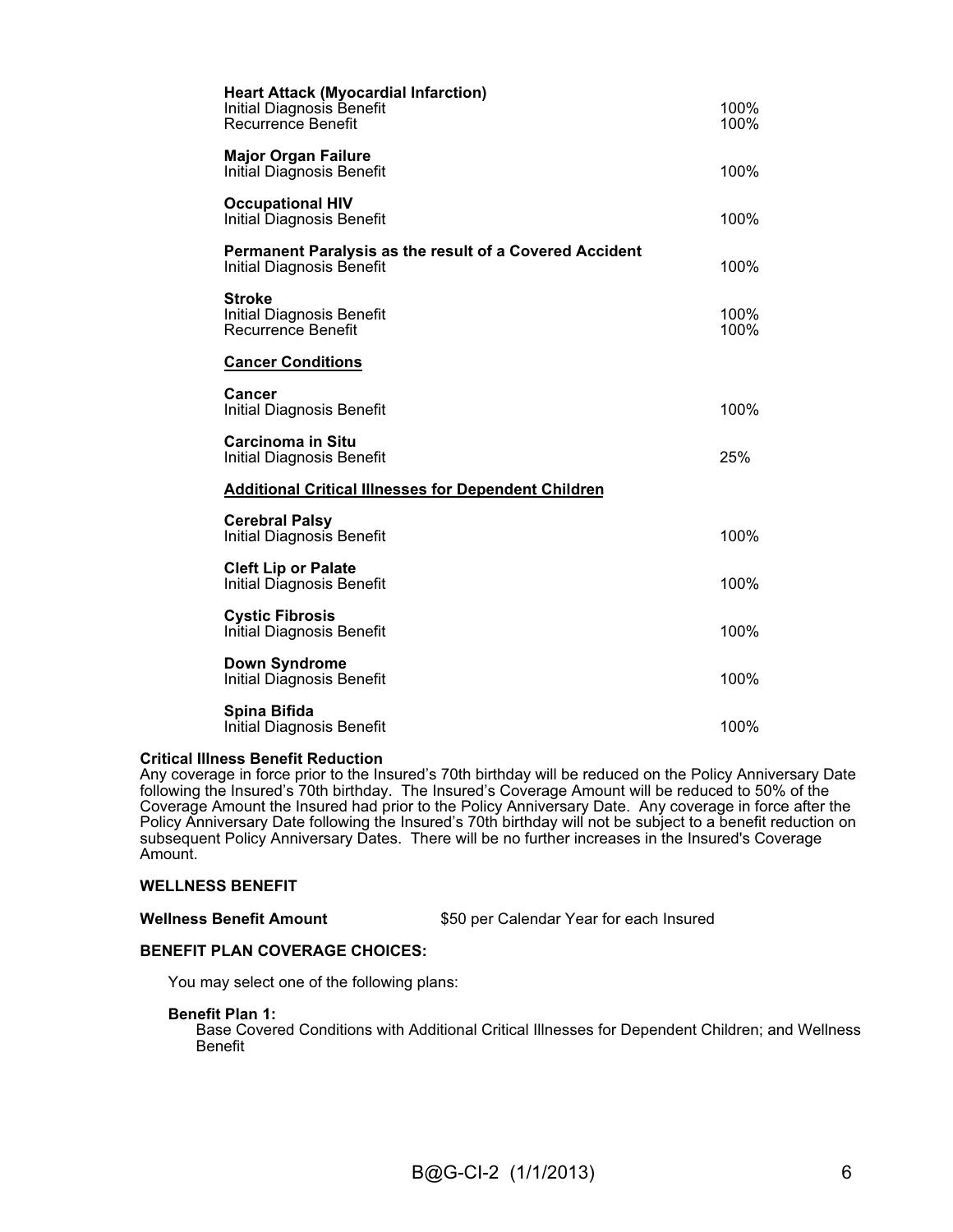#### **Benefit Plan 2:**

Base Covered Conditions with Additional Critical Illnesses for Dependent Children; Cancer Conditions; and Wellness Benefit

#### **SOME LOSSES MAY NOT BE COVERED UNDER THIS POLICY.**

#### **OTHER FEATURES**

#### **Portability**

**The above items are only highlights of this Policy. For a full description of Your coverage, continue reading Your Certificate of Coverage and if You make contributions for Your coverage, refer to Your confirmation of coverage. The plan includes enrollment, risk management and other support services related to Your Employer's benefit program.**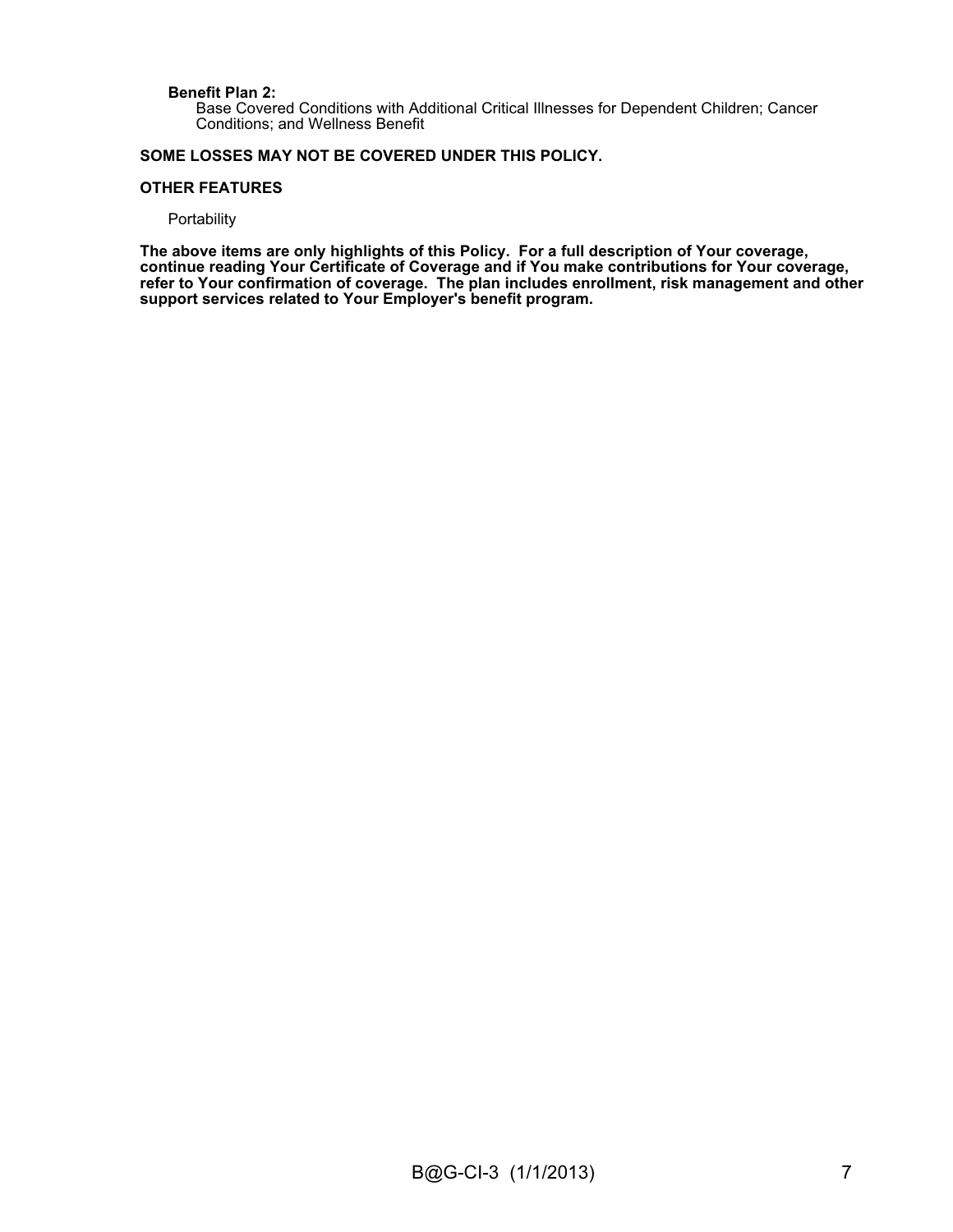## **CLAIM INFORMATION**

**Notice of Claim.** Notice of claim should be sent to Unum within 90 days after the Date of Diagnosis for which a benefit is claimed or the date of Covered Loss for which a benefit is claimed, or as soon as is reasonably possible. If notice is not reasonably possible to provide within 90 days, it must be given no later than one year after the time notice of claim is required. These time limits will not apply during any time period You or Your authorized representative lacks the legal capacity to give Unum notice of claim. Notice should be sent to Unum at Our home office. If You submit a claim before notification of Unum's decision on any coverage amount requiring Evidence of Insurability, the amount of coverage applicable to the claim will be determined as if Unum's final underwriting decision had been made prior to the Date of Diagnosis or date of Covered Loss.

**Claim Forms.** When Unum receives a notice of claim, claim forms will be sent for filing proof of claim within 15 days. If claim forms are not sent within 15 days, the proof of claim requirements will be met if We receive a written statement of the nature and extent of the loss as required in the proof of claim section. Claim forms are also available from Your Employer.

**Proof of Claim.** Proof of claim must include documentation furnished by a Physician and supported by clinical, radiological, histological, pathological, and/or laboratory evidence. It may also include one or more of the following: a Physician's bill, a Hospital bill, or other proof of charges.

If it is not reasonably possible to give proof of claim within 90 days after the Date of Diagnosis for which a benefit is claimed or date of Covered Loss for which a benefit is claimed, it must be given no later than one year after the time proof of claim is required. These time limits will not apply during any time period the Insured or the Insured's authorized representative lacks the legal capacity to give Unum proof of claim.

**Time of Payment of Claims.** After Unum receives, evaluates and processes proof of claim, Unum will pay any benefits due within 60 days.

**Payment of Claims.** If any Dependent Child covered under this policy is receiving financial and medical benefits through the Texas Department of Human Services, all benefits payable for such person will be paid to the Texas Department of Human Services whenever:

- the Texas Department of Human Services is paying benefits pursuant to Chapters 31 and 32 of the Human Resources Code, i.e., financial and medical assistance service programs administered pursuant to the Human Resources Code;
- the parent who is covered by this policy has possession or access to the Dependent Child pursuant to a court order, or is not entitled to access or possession of the Dependent Child and is required by the court to pay child support; and
- We are notified at the time of claim that such person is receiving financial and medical assistance.

Benefits will be paid to You unless such benefits have been assigned or are required to be paid to the Texas Department of Human Services. Benefits may also be paid to a possessory or managing conservator of a Dependent Child if the appointment for such was issued by a court in this or another state. If You are not competent, Unum can pay up to \$2,000 to the person or institution that appears to have assumed Your custody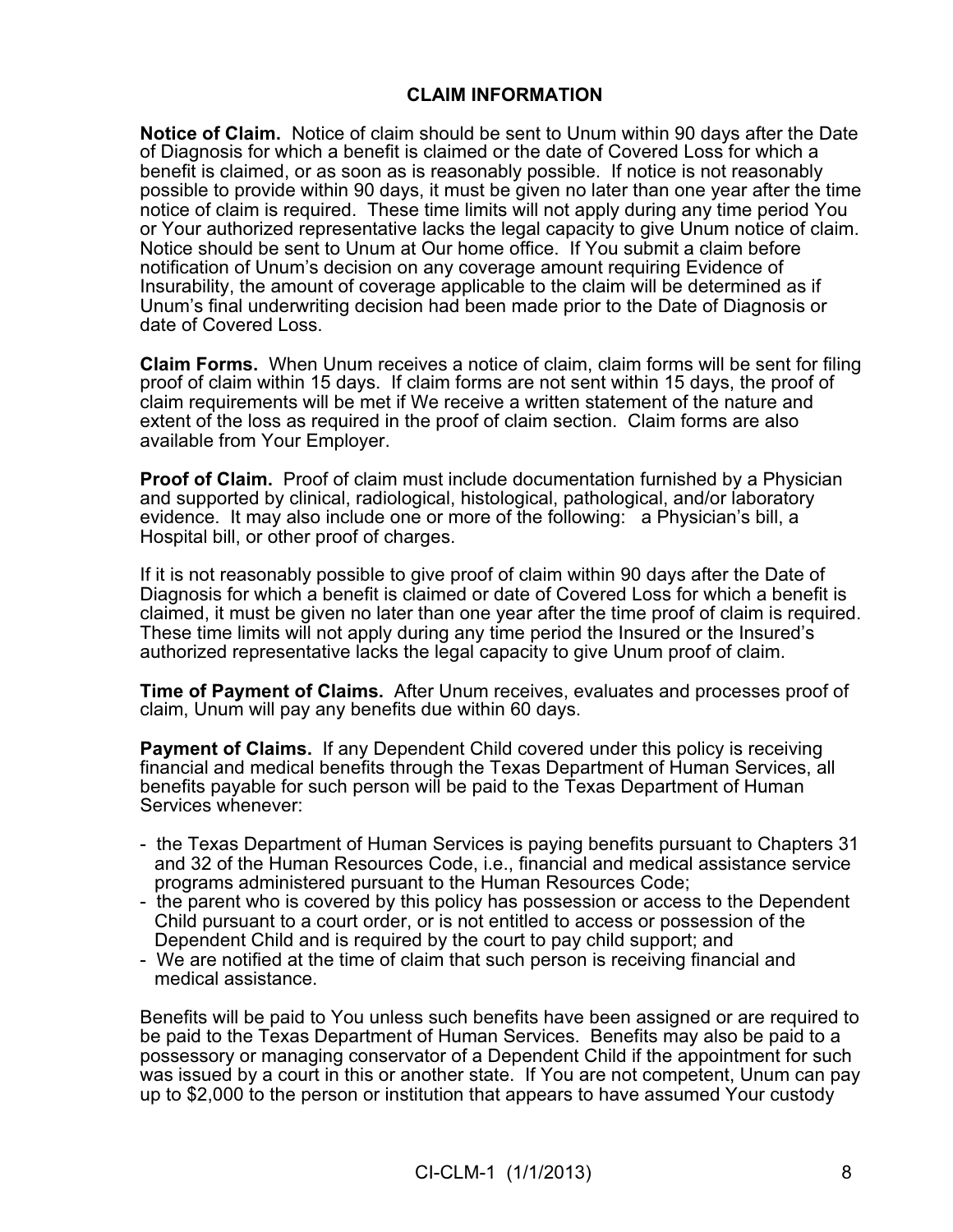and main support. Any accrued benefits unpaid at Your death will be paid to the named beneficiary, if any, otherwise to Your estate or, if required, to the Texas Department of Human Services. Unum will be discharged to the extent of any such payment made in good faith.

**Overpayments.** Unum has the right to recover any overpayments due to:

- fraud; and
- any error We make in processing a claim.

You must reimburse Us in full. We will determine the method by which the repayment is to be made.

Unum will not recover more money than the amount We paid You.

**Unpaid Premium.** Any unpaid premium due for Your coverage under this policy may be recovered by Us by offsetting against amounts otherwise payable to You, Your beneficiary, or Your legal representative(s) under this policy, or by other legally permitted means.

**Assignment.** The rights provided to You by the policy are owned by You, unless You assign Your rights under the policy to an assignee.

We will recognize an assignee as the owner of the rights assigned only if:

- the assignment is in writing, signed by You, and acceptable to Us in form; and
- a signed or certified copy of the written assignment has been received and registered by Us at Our home office.

We will not be responsible for the legal, tax or other effects of any assignment, or for any action taken under the policy provisions before receiving and registering an assignment.

**Physical Examinations and Autopsy.** We can require that the Insured be examined by a Physician of Our choice at Our expense as often as it is reasonably necessary while a claim is pending. In case of death, Unum will have the right and opportunity to request an autopsy where not forbidden by law.

**Legal Actions.** You or Your authorized representative can start legal action regarding Your claim 60 days after proof of claim has been given and up to 3 years from the time proof of claim was first required to have been given; or Your claim was denied; or Your benefits were terminated, unless otherwise provided under federal law.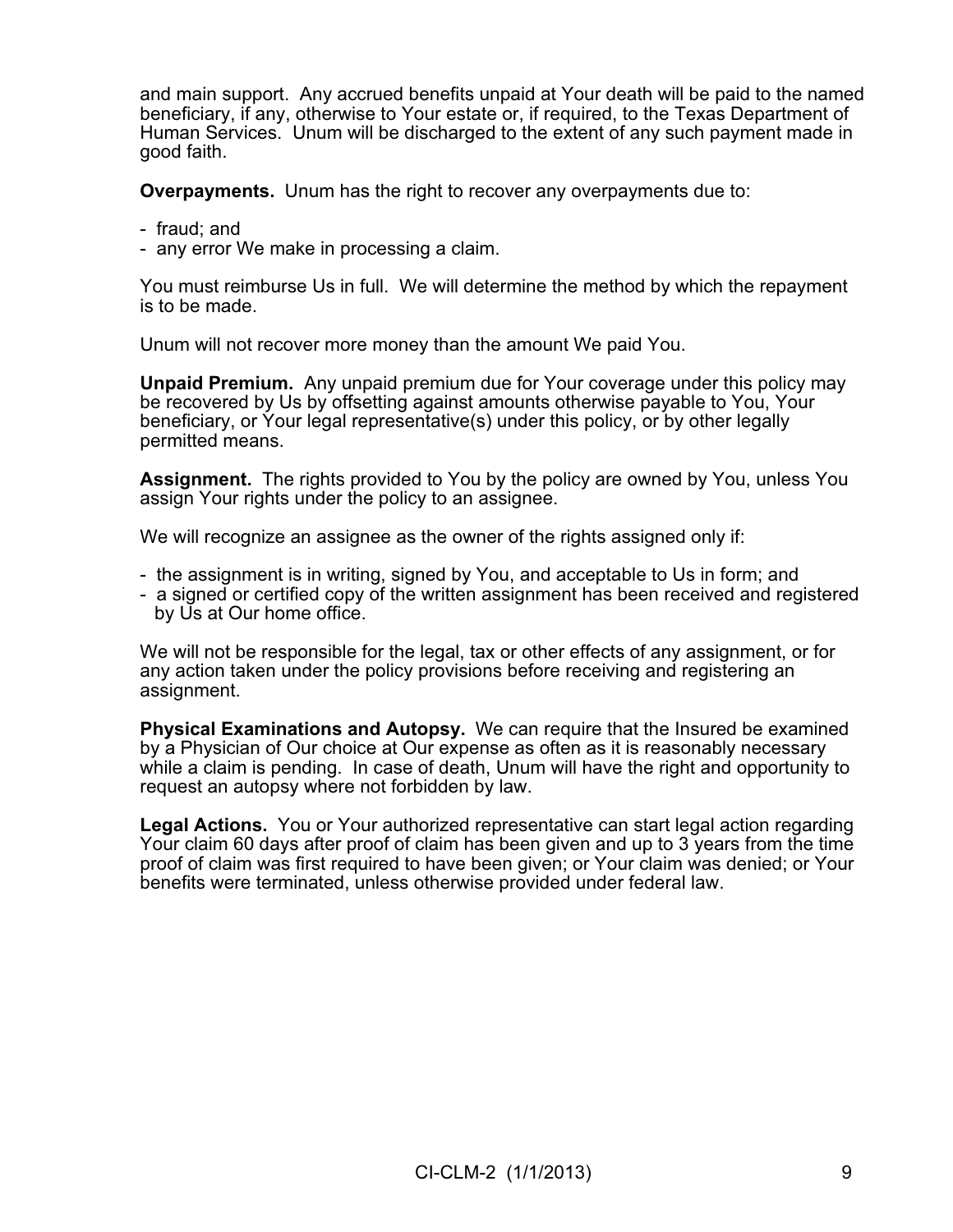## **GENERAL PROVISIONS**

## **ELIGIBILITY FOR COVERAGE**

### **Employee**

If You are working for Your Employer in an eligible group, You are eligible for coverage on the later of:

- the Policy Effective Date; or
- the day after You complete any applicable Eligibility Waiting Period.

If Your employment ends and You are rehired within 12 months, Your previous work in an eligible group will apply toward the Eligibility Waiting Period. All other policy provisions apply.

Unum will apply any period of work with Your Employer toward the Eligibility Waiting Period to determine Your eligibility date.

## **Dependent Children**

If You are covered under this policy, Your Dependent Children are automatically eligible for coverage on the later of:

- the date Your coverage begins; or
- the date You first acquire the Dependent Child as further described in the definition of Dependent Child.

## **Spouse**

If You are covered under this policy, Your Spouse is eligible for coverage on the later of:

- the date Your coverage begins; or
- the date You first acquire a Spouse.

You may not apply for coverage for Your Spouse if Your Spouse is covered as an Employee.

# **COVERAGE EFFECTIVE DATE**

You may apply at Enrollment for coverage based on the benefits available as shown in the Benefits at a Glance. When You apply for coverage or are covered under this policy, You are also eligible to apply for coverage on your Spouse. Evidence of Insurability may be required.

The Insured's coverage will begin at 12:01 a.m. on the date shown on the confirmation of coverage, provided Unum has approved Your application and any required Evidence of Insurability.

If You are absent from work due to Injury, Sickness, temporary Layoff or Leave of Absence on the date Your coverage would normally begin, the proposed Insured's coverage will begin on the date You return to Active Employment.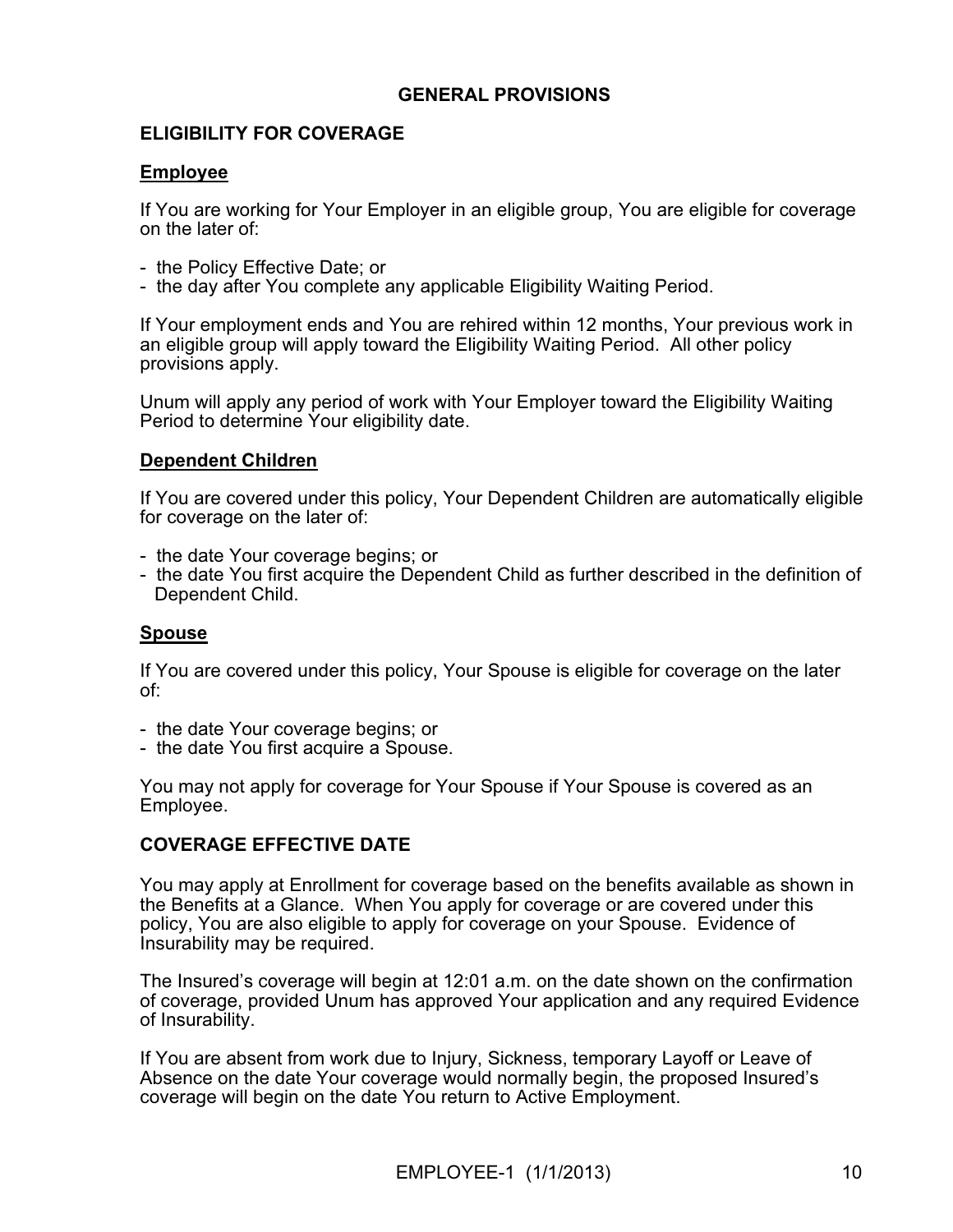**Changes You Make to Your Coverage.** If changes in coverage are allowed, You may choose to:

- increase coverage based on the available benefits shown in the Benefits at a Glance;
- decrease coverage based on the available benefits shown in the Benefits at a Glance; or
- cancel coverage.

Evidence of Insurability may be required.

Changes in coverage begin at 12:01 a.m. on the date shown on Your confirmation of coverage. However, if You are absent from work due to Injury, or Sickness, temporary Layoff or Leave of Absence on the date Your change in coverage would normally begin, changes in coverage that You make will begin on the date You return to Active Employment.

Changes in coverage will not affect a Payable Claim that occurs prior to the effective date of the change.

### **Employer Changes to the Policy**

Once Your coverage begins and You are in Active Employment or on a covered Layoff or Leave of Absence, any coverage changes made by Your Employer, consistent with the options you select, will take effect on the date agreed upon by Unum and Your Employer.

If You are not in Active Employment due to Injury or Sickness, any change in coverage requested by Your Employer will begin on the date You return to Active Employment.

Coverage changes will not affect a Payable Claim that occurs prior to the effective date of the change.

**Termination of Employee Coverage.** If You choose to cancel Your coverage under the policy, Your coverage ends on the first of the month following the date You provide notification to Your Employer.

Otherwise, Your coverage under the policy ends on the earliest of the:

- date this policy is cancelled;
- date You are no longer in an eligible group;
- date Your eligible group is no longer covered;
- date of Your death;
- last day of the period for which You made any required contributions; or
- last day You are in Active Employment. However, as long as premium is paid as required, coverage will continue if You elect to continue coverage under the Portability provision or in accordance with the Layoff and Leave of Absence provisions of this policy.

Coverage on Your Dependent Children ends on the earliest of the date Your coverage under the policy ends or the date a dependent child no longer meets the definition of Dependent Children.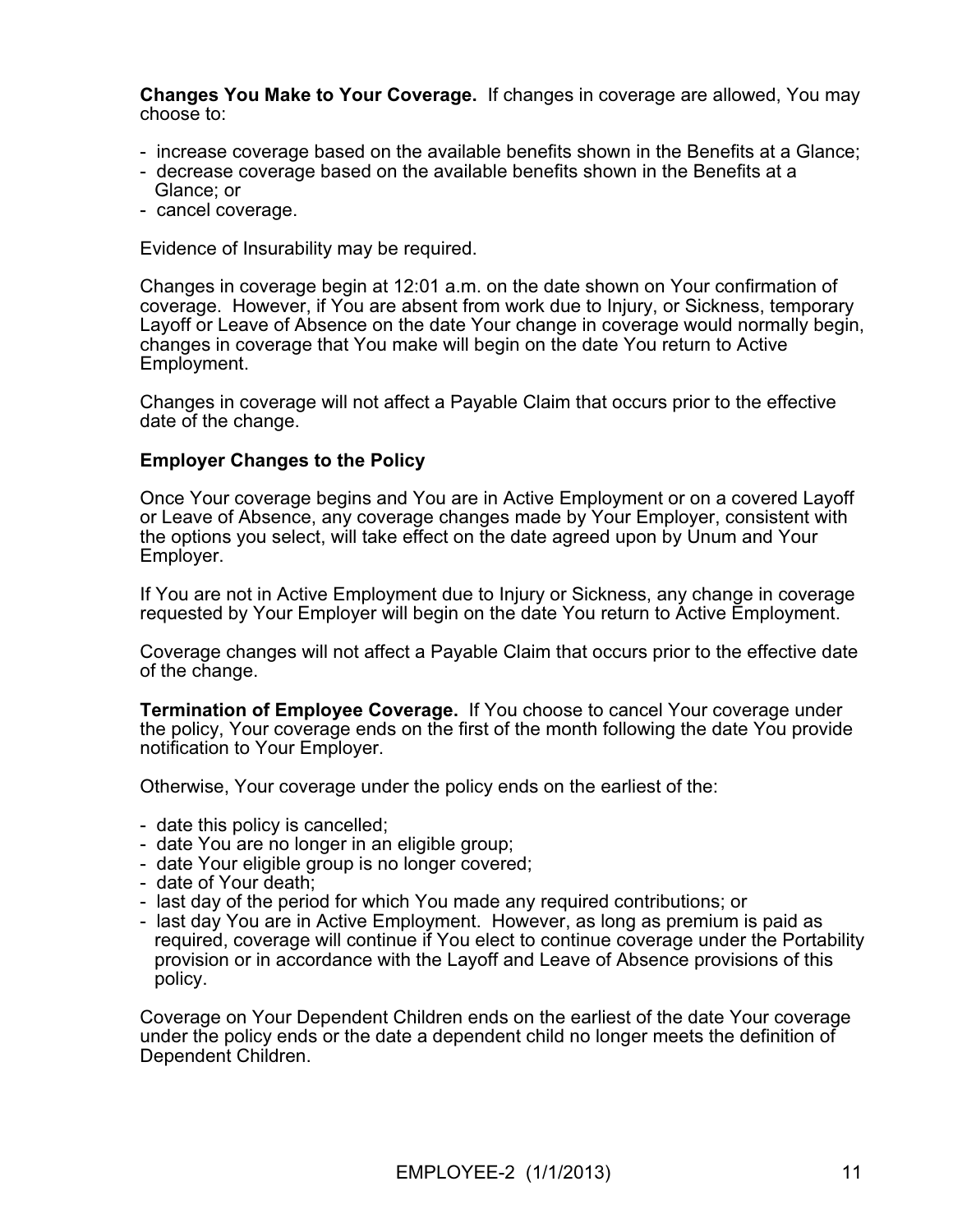Unum will provide coverage for a Payable Claim which occurs while You are covered under this policy.

**Termination of Spouse Coverage.** If You choose to cancel Your Spouse's coverage under the policy, coverage for Your Spouse ends on the first of the month following the date You provide notification to Your Employer.

Otherwise, Spouse coverage under the policy ends on the earliest of the:

- date this policy is cancelled;
- date You are no longer in an eligible group;
- date Your eligible group is no longer covered;
- date of Your death;
- last day of the period for which You made any required contributions;
- last day You are in Active Employment. However, as long as premium is paid as required, coverage will continue if You elect to continue coverage under the Portability provision or in accordance with the Layoff and Leave of Absence provisions of this policy;
- date Your coverage under the policy ends;
- date Your Spouse no longer meets the definition of Spouse; or
- date of divorce or annulment.

Unum will provide coverage for a Payable Claim which occurs while Your Spouse is covered under the policy.

**Layoff.** If You are on a temporary Layoff, and if premium is paid, any Insured will be covered through the end of the month that immediately follows the month in which Your temporary Layoff begins.

**Leave of Absence.** If You are on a Leave of Absence, other than for family or medical leave, and if premium is paid, any Insured will be covered through the end of the month that immediately follows the month in which Your Leave of Absence begins.

**Absence Due to Injury or Sickness.** If You are not working due to Injury or Sickness, and if premium is paid, any Insured may continue to be covered subject to the Termination of Employee Coverage provision.

**Continuing Coverage while Employee is on Family and Medical Leave of Absence.** Unum will continue coverage in accordance with Your Employer's Human Resource policy on family and medical leaves of absence if premium payments continue and Your Employer approved Your leave in writing.

Coverage will be continued until the end of the latest of the leave period:

- required by the Federal Family and Medical Leave Act of 1993 and any amendments;
- required by applicable state law; or
- provided to You for an Injury or Sickness.

If Your Employer's Human Resource policy does not provide for continuation of Your coverage during a family and medical leave of absence, Your coverage will be reinstated when You return to Active Employment.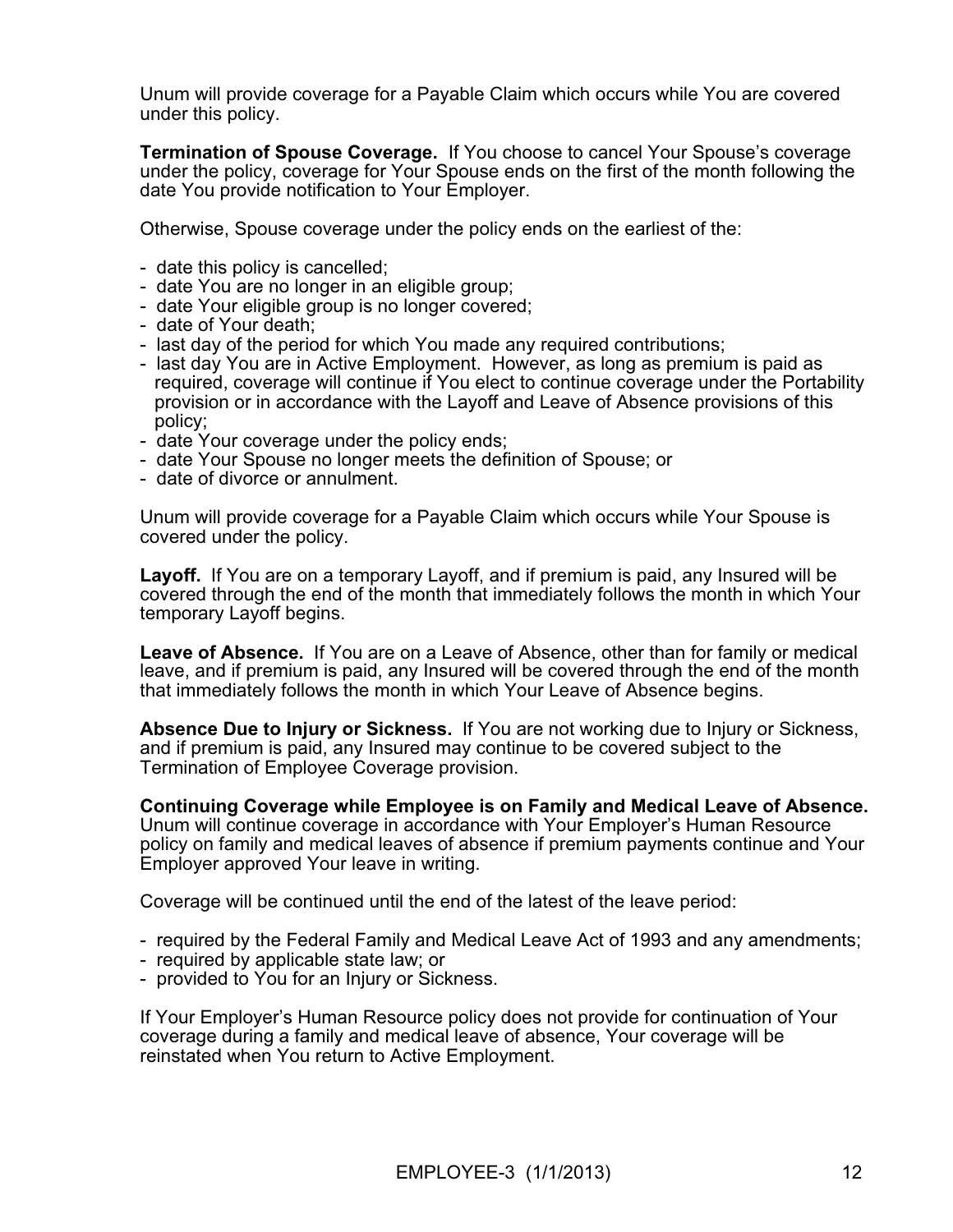Unum will not:

- apply a new Eligibility Waiting Period; or
- require Evidence of Insurability.

**Insurance Fraud.** Unum wants to ensure You and Your Employer do not incur additional insurance costs as a result of the undermining effects of insurance fraud. Unum promises to focus on all means necessary to support fraud detection, investigation, and prosecution.

You may be guilty of a crime if You knowingly, and with intent to injure, defraud or deceive Unum, or provide any information, including filing a claim, that contains any false, incomplete or misleading information. These actions, as well as submission of materially false information, will result in denial of Your claim, and are subject to prosecution and punishment to the full extent under state and/or federal law. Unum will pursue all appropriate legal remedies in the event of insurance fraud.

**Contestability of Statements in Application or Evidence of Insurability.** Unum considers any statements You make in a signed application or Evidence of Insurability form, or that Your Employer makes in the application process, a representation and not a warranty. If any of the material statements You or Your Employer make are not complete and/or not true at the time they are made, We can:

- reduce or deny any claim; or
- cancel Your coverage from the original effective date.

As a basis for doing this, We will use only statements made by the Employer in the application process or statements made by You in a signed application or Evidence of Insurability form.

Except in the case of fraud, Unum can take action only in the first two years any Insured's coverage is in force.

However, if the Employer gives Unum information about You that is incorrect, Unum will:

- use the facts to determine if You have coverage under the policy according to the policy provisions and in what amounts; and
- make a fair adjustment of the premium.

**Employer as Agent.** For purposes of this policy, the Employer acts on its own behalf or as the Employee's agent. Under no circumstances will the Employer be deemed the agent of Unum.

**Communicating with You or Your Employer.** Unum may provide notices, information and other communications to You or Your Employer in written, electronic or telephonic form.

**Workers Compensation or State Disability Insurance.** This policy does not replace or affect the requirements for coverage by any workers' compensation or state disability insurance.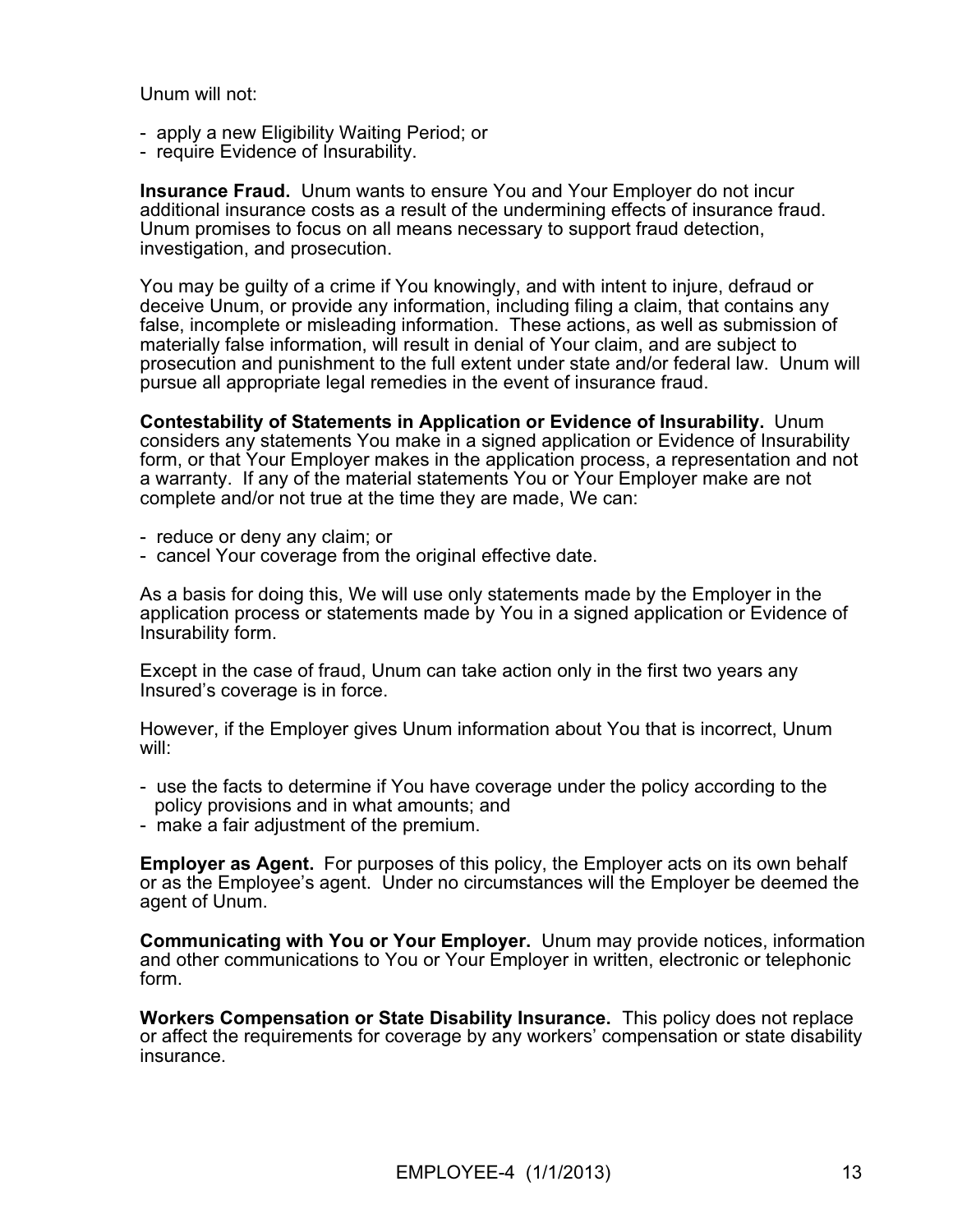**Cancellation or Modification of this Policy.** This Policyholder Provision applies to Your coverage. This policy can be cancelled by:

- Unum; or
- the Policyholder.

Unum may cancel or modify this policy if:

- our participation requirements are not met, as applicable;
- the Policyholder does not promptly provide Unum with information that is reasonably required;
- the Policyholder fails to perform any of its obligations that relate to this policy;
- the premium is not paid in accordance with the provisions of this policy that specify whether the Policyholder, the Employee, or both, pay(s) the premiums;
- the Policyholder does not promptly report to Us the names of any Employees who are added or deleted from the eligible group;
- Unum determines that there is a significant change, in the size, occupation or age of the eligible group as a result of a corporate transaction such as a merger, divestiture, acquisition, sale or reorganization of the Policyholder and/or its Employees;
- Unum provides 45 days notice at any time after the Initial Rate Guarantee for any reason; or
- Unum is notified of a change in Federal or State Law materially affecting the policy.

If Unum cancels or modifies this policy, for any of the reasons listed above, a written notice will be delivered to the Policyholder at least 45 days prior to the cancellation date or modification date. The Policyholder may cancel this policy if the modifications are unacceptable.

If any premium is not paid during the 31 day Grace Period, this policy will cancel automatically at the end of the Grace Period. The Policyholder is liable for premium for coverage during the Grace Period. The Policyholder must pay Us all premiums due for the full period this policy is in force. In the event of termination, this policy may be reinstated only as agreed upon by Unum and the Policyholder. If Unum agrees to reinstate this policy, such reinstatement will not constitute waiver of the termination provision in the future.

The Policyholder may cancel this policy by written notice delivered to Unum at least 31 days prior to the cancellation date. When both the Policyholder and Unum agree, this policy can be cancelled on an earlier date. If Unum or the Policyholder cancels this policy, coverage will end at 12:00 midnight on the last day of coverage.

If this policy is cancelled, the cancellation will not affect a Payable Claim.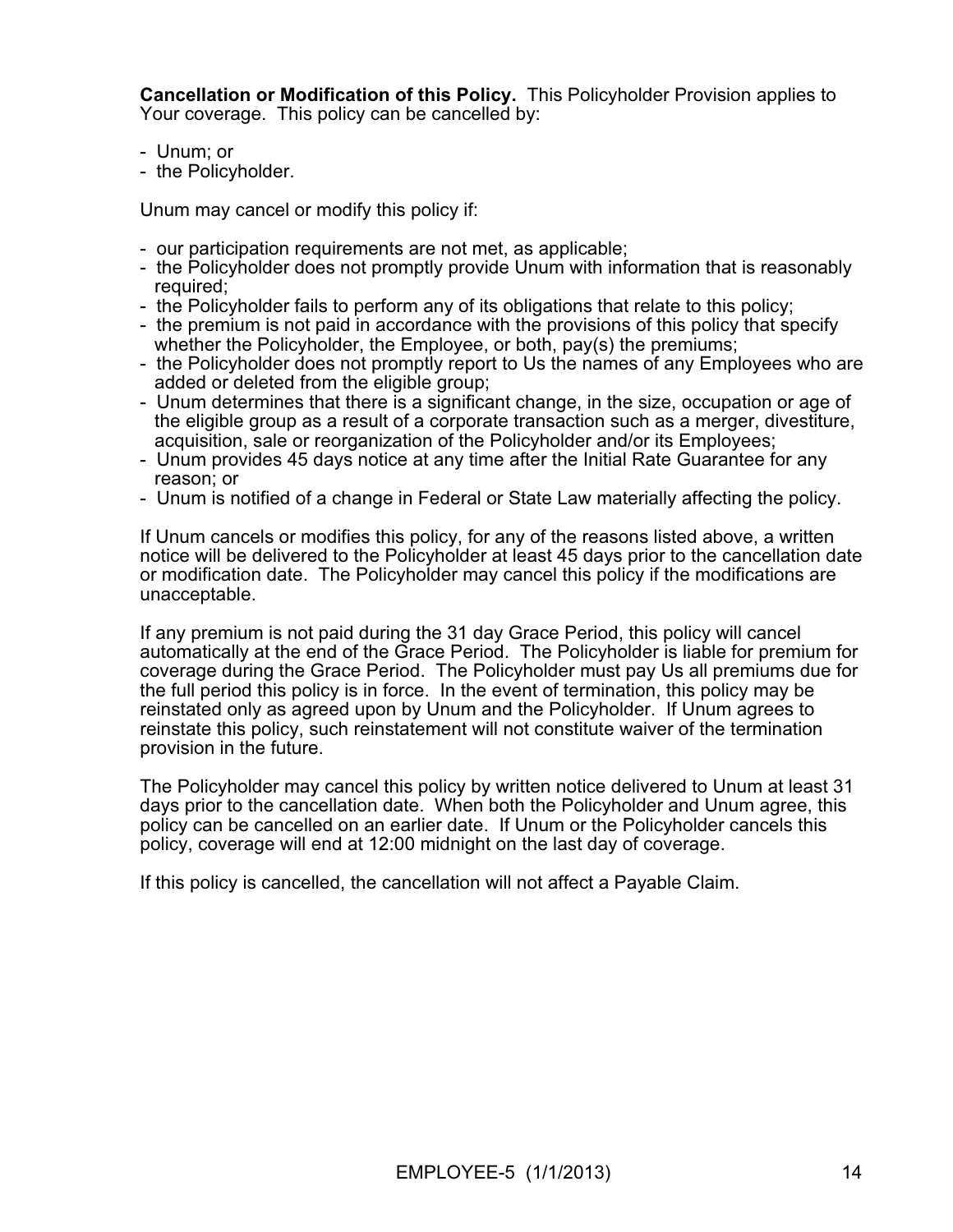## **BENEFIT INFORMATION**

## **CRITICAL ILLNESS BENEFIT**

### **Definitions**

**Benign Brain Tumor** means a non-cancerous brain tumor confirmed by the examination of tissue (biopsy or surgical excision) or specific neuroradiological examination. The tumor must result in persistent neurological deficits including but not limited to:

- loss of vision;
- loss of hearing; or
- balance disruption.

For the purposes of this policy, the following are not considered Benign Brain Tumors:

- tumors of the skull;
- pituitary adenomas; and
- germanomas.

We will not pay for Benign Brain Tumors for individuals diagnosed with any of the following conditions prior to the Insured's coverage effective date:

- Neurofibromatosis I;
- Neurofibromatosis II;
- Von Hippel Lindau;
- Tuberous Sclerosis;
- Li Fraumani Syndrome;
- Cowden Disease; or
- Turcot Syndrome.

**Blindness** means clinically proven irreversible reduction of sight in both eyes certified by an ophthalmologist with:

- sight in the better eye reduced to a best corrected visual acuity of less than 6/60 (Metric Acuity) or 20/200 (Snellen or E-Chart Acuity); or
- visual field restriction to 20° or less in both eyes.

**Cancer** means a disease which is identified by the presence of malignant cells or a malignant tumor characterized by the uncontrolled and abnormal growth and spread of invasive malignant cells. The following are not to be construed as Cancer for the purposes of this policy:

- pre-malignant conditions or conditions with malignant potential;
- Carcinoma in Situ;
- Basal cell carcinoma and squamous cell carcinoma of the skin, unless metastatic disease develops; or
- melanoma that is diagnosed as Clark's Level I or II or Breslow less than .75 mm or melanoma in situ.

**Carcinoma in Situ** means a malignant tumor which has not yet become invasive but is confined only to the superficial layer of cells from which it arose (i.e. malignant cells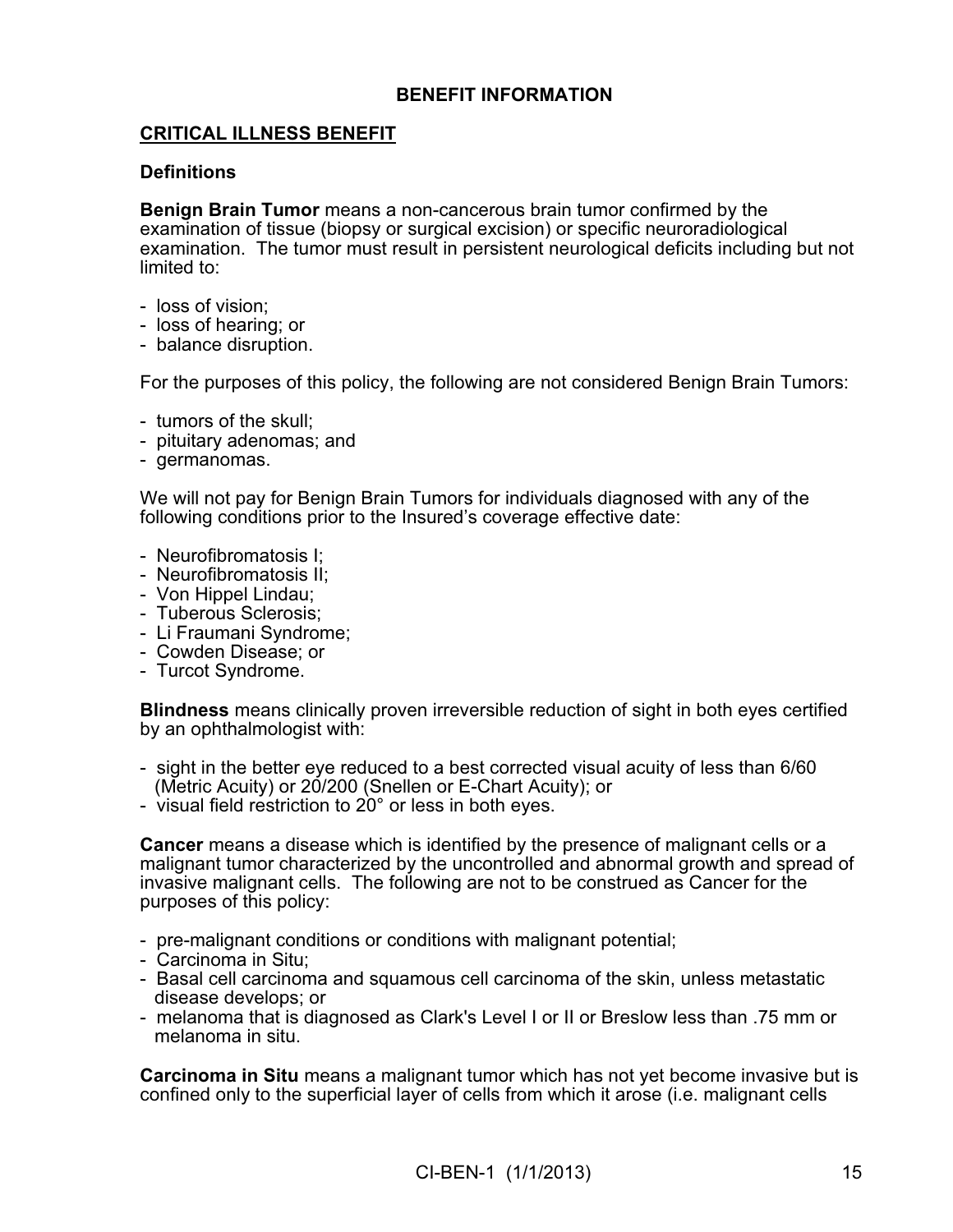confined to the epithelium without penetration of the basement membrane). The following are not to be construed as Carcinoma in Situ for the purposes of this policy:

- pre-malignant conditions or conditions with malignant potential;
- Basal cell carcinoma and squamous cell carcinoma of the skin; or
- melanoma or melanoma in situ.

**Cerebral Palsy** means a group of disorders of the development of movement and posture causing activity limitation, that are attributed to progressive disturbances that occurred in the developing fetal or infant brain. The motor disorders of cerebral palsy are often accompanied by disturbances of sensation, cognition, communication, perception, and/or behavior and/or by a seizure disorder.

**Cleft Lip or Palate** means there is a definite clinical diagnosis of either cleft lip or cleft palate. A cleft lip appears as a narrow opening or gap in the skin of the upper lip that extends all the way to the base of the nose. A cleft palate is an opening between the roof of the mouth and the nasal cavity.

This policy covers clefts occurring on one side of the mouth (unilateral clefting) or on both sides of the mouth (bilateral clefting).

**Clinical Diagnosis** of Cancer or Carcinoma in Situ is based on the study of symptoms. We will pay benefits for a Clinical Diagnosis only if:

- a Pathological Diagnosis cannot be made because it is medically inappropriate or life-threatening;
- there is medical evidence to support the diagnosis; and
- a Physician is treating the Insured for Cancer and/or Carcinoma in Situ.

**Coma as the Result of Severe Traumatic Brain Injury** means a coma resulting from a severe traumatic brain Injury that results in a continuous state of profound unconsciousness lasting for a period of 14 or more consecutive days, characterized by the absence of:

- eye opening;
- verbal response; and
- motor response.

The condition must require intubation for respiratory assistance.

**Coronary Artery Bypass Surgery** means Heart Disease or Angina that has been clinically diagnosed and requires the Insured to undergo Coronary Artery Bypass Surgery, which is a surgical procedure to bypass a narrowing or blockage of one or more coronary arteries utilizing venous or arterial grafts. Coronary Artery Bypass Surgery does not include percutaneous coronary intervention (balloon angioplasty, stent implantation or related procedures to increase the flow of blood through the coronary arteries).

### **Covered Accident** is an accident which:

- occurs on or after the coverage effective date;
- occurs while coverage is in force; and
- is not excluded by name or specific description in the Certificate of Coverage.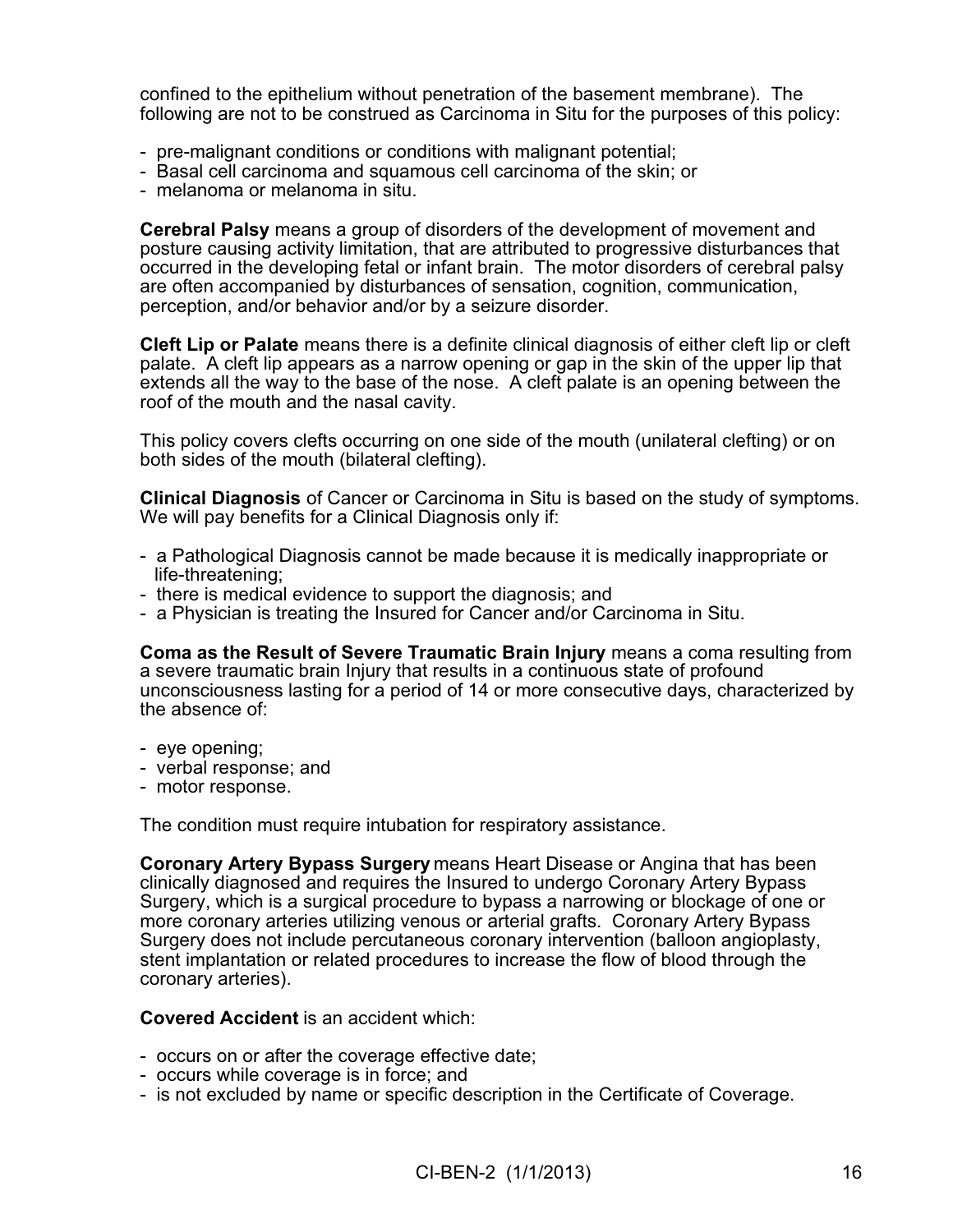**Critical Illness(es)** means Benign Brain Tumor, Blindness, Cancer and Carcinoma in Situ, Coma as the Result of Severe Traumatic Brain Injury, Coronary Artery Bypass Surgery, End Stage Renal (Kidney) Failure, Heart Attack (Myocardial Infarction), Major Organ Failure, Occupational HIV, Permanent Paralysis as the result of a Covered Accident, and Stroke as defined in this policy. For Dependent Children, Critical Illness also means Cerebral Palsy, Cleft Lip or Palate, Cystic Fibrosis, Down Syndrome and Spina Bifida.

**Cystic Fibrosis** means a definite diagnosis of Cystic Fibrosis by a licensed pediatrician or pulmonologist where the Dependent Child has chronic lung disease and pancreatic insufficiency. The diagnosis of Cystic Fibrosis made via a sweat test should be based upon sweat chloride concentrations greater than 60 mmol/L.

# **Date of Diagnosis for Critical Illness** is:

- for Benign Brain Tumor, the date of diagnosis of the Benign Brain Tumor by examination of tissue (biopsy or surgical excision) or specific neuroradiological examination;
- for Blindness, the date the ophthalmologist makes an accurate certification of blindness as defined in the Blindness definition;
- for Cancer or Carcinoma in Situ, the date the tissue specimen, blood samples and/or titer(s) are taken on which the diagnosis of Cancer or Carcinoma in Situ is based. If a Pathological Diagnosis cannot be made because it is medically inappropriate or life-threatening, Unum will accept a Clinical Diagnosis;
- for Cerebral Palsy, defined as a group of disorders of the development of movement and posture causing activity limitation, that are attributed to progressive disturbances that occurred in the developing fetal or infant brain, the date of diagnosis of Cerebral Palsy is the date a licensed pediatrician or neurologist diagnoses Cerebral Palsy after live birth;
- for Cleft Lip or Palate, the date of diagnosis of Cleft Lip or Palate (unilateral or bilateral clefting) by Physician after live birth;
- for Coma as the Result of Severe Traumatic Brain Injury, the date a Physician confirms a Coma as the Result of Severe Traumatic Brain Injury lasting 14 or more consecutive days;
- for Coronary Artery Bypass Surgery, the date the Coronary Artery Bypass Surgery occurs;
- for Cystic Fibrosis, the date of diagnosis where Cystic Fibrosis has been definitively confirmed and established via a sweat test with sweat chloride concentrations greater than 60 mmol/L after live birth;
- for Down Syndrome, the date of diagnosis of Down Syndrome through the study of the 21st chromosome revealing Trisomy 21, Translocation or Mosaicism after live birth;
- for End Stage Renal (Kidney) Failure, the date the Insured's Physician recommends the Insured begin renal dialysis;
- for Heart Attack (Myocardial Infarction), the date that the ischemic death of a portion of the heart muscle occurred based on the criteria listed under the Heart Attack (Myocardial Infarction) definition;
- for Major Organ Failure, the date that the Insured is placed on the UNOS list for transplantation;
- for Occupational HIV, the date of a positive antibody test for HIV subsequent to a prior negative test with a lapse of between 90 and 180 days between the two tests;
- for Permanent Paralysis as the result of a Covered Accident, the date a Covered Accident occurred which caused Permanent Paralysis continuing for a period of 90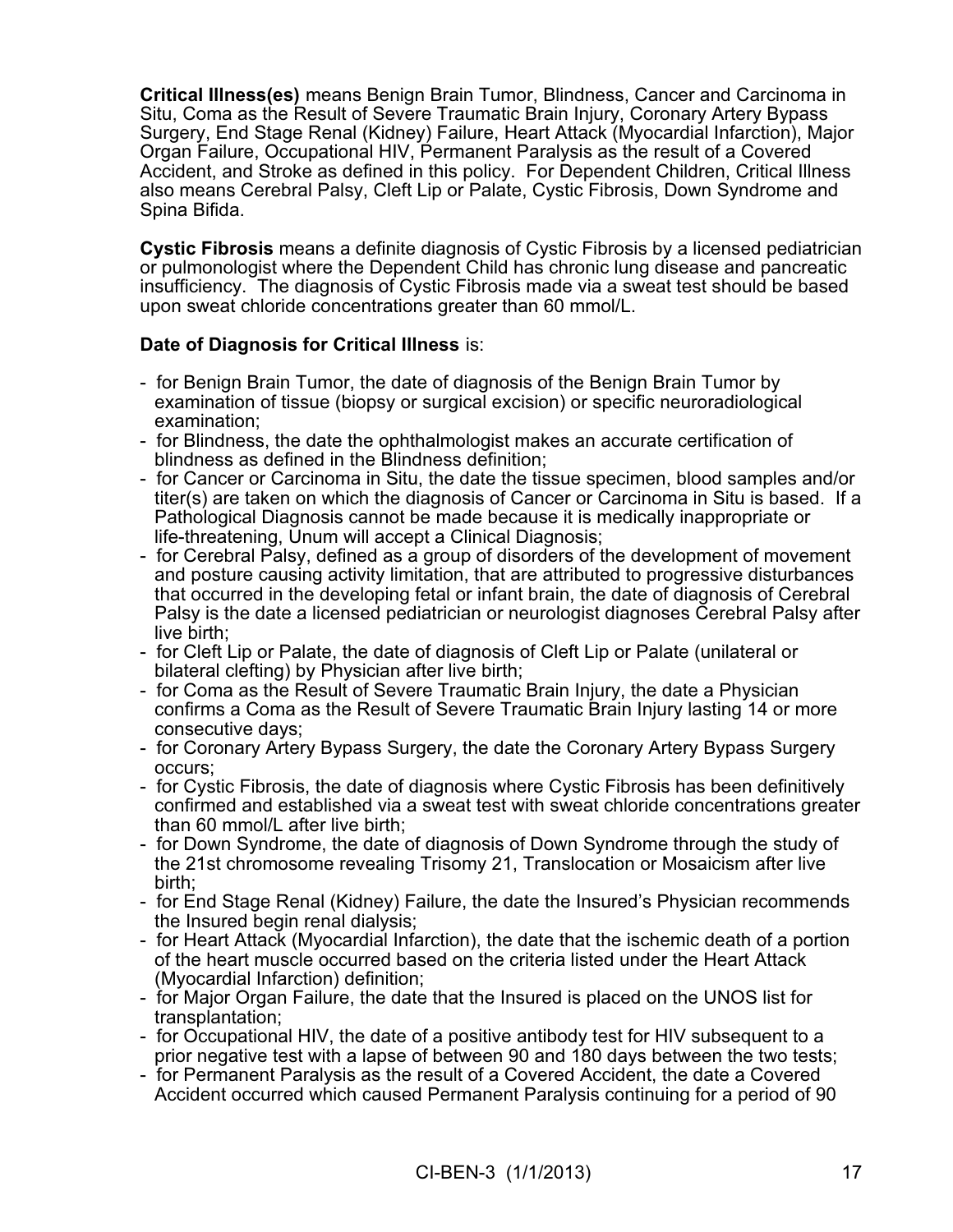consecutive days as confirmed by the attending Physician or immediately if the spinal cord is completely and irreparably transected;

- for Spina Bifida, the date of diagnosis of Meningocele or Myelomeningocele Spina Bifida by a Physician familiar with the diagnosis and/or treatment of Spina Bifida after live birth;
- for Stroke, the date a Stroke occurred based on neuroimaging consistent with an acute or subacute abnormality or other neurodiagnostic study and presence of neurological deficits persisting for a period of 30 days or greater.

**Down Syndrome** means diagnosis of Down Syndrome through study of the 21st chromosome. Diagnosis must be confirmed by a licensed pediatrician or another Physician familiar with Down Syndrome diagnosis.

Down Syndrome includes:

- Trisomy 21 An individual has three instead of two number 21 chromosomes.
- Translocation An extra part of the 21st chromosome is attached to another chromosome.
- Mosaicism The individual has an extra 21st chromosome in only some of the cells but not all of them. The other cells have the usual pair of 21st chromosomes.

**End Stage Renal (Kidney) Failure** means chronic irreversible failure of the function of both kidneys such that regular hemodialysis or peritoneal dialysis is required to sustain life.

**Heart Attack (Myocardial Infarction)** means there is an identifiable clinical event consistent with a heart attack:

- which is defined as having two of the following three:
	- typical chest pain;
	- electrocardiographic (EKG) changes indicative of Myocardial Infarction; in the case of Myocardial Infarction associated with percutaneous coronary intervention (balloon angioplasty, stent implantation, and related procedures to increase the flow of blood through the coronary arteries), evolving ST elevations or new Q wave changes must be documented and included as one of the criteria on establishing a diagnosis; or
	- elevation of biochemical markers of myocardial necrosis;
- and that results in some permanent functional loss of heart contraction detectable by a regional contraction abnormality study on an imaging study.

In the event of death, an autopsy confirmation and/or death certificate identifying Myocardial Infarction as the cause of death will be accepted.

**Major Organ Failure** means diagnosis of major organ failure of the liver, both lungs, pancreas, or heart resulting in the Insured being placed on the UNOS (United Network for Organ Sharing) list for a transplant.

If an Insured is on the UNOS list for a combined transplant (example: heart and lung); a single benefit will be paid.

Only one Major Organ Failure benefit will be paid per Insured.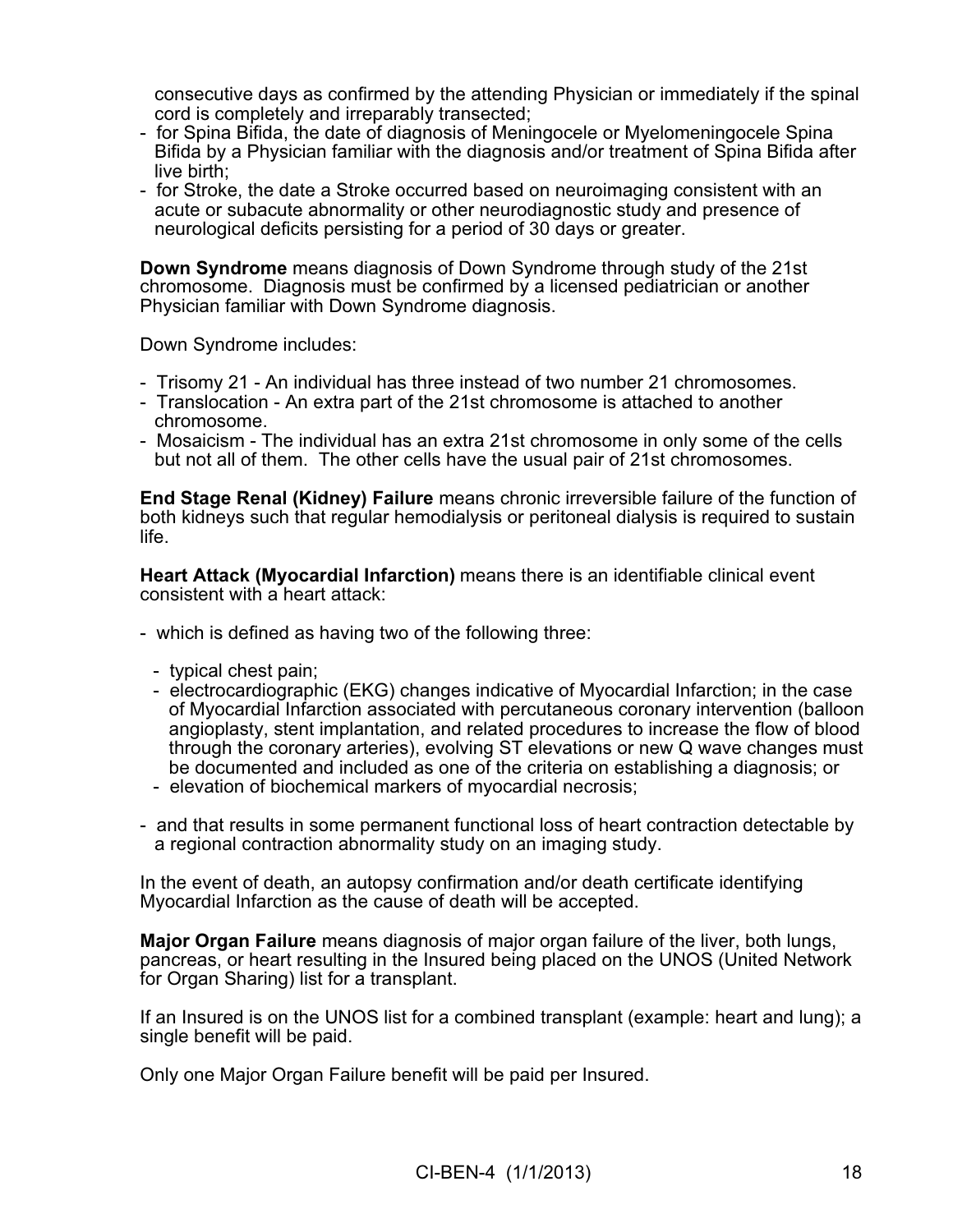**Occupational HIV** means diagnosis of Human Immunodeficiency Virus infection resulting from a Covered Accident which exposed the Insured to HIV-contaminated body fluids.

The accidental Injury must occur during the normal course of duties for the occupation in which the insured person is regularly engaged.

The HIV infection must result from accidental exposure to HIV-contaminated body fluids during the normal course of performing an occupation for which remuneration is earned.

The contact with the HIV-contaminated body fluids must occur while the Insured's coverage is in force.

Unum will make payment if:

- within 5 days of the Covered Accident, it is reported and recorded by the appropriate person according to the legislation, regulations, standards or guidelines that apply to the Insured's occupation or profession;
- the Covered Accident is investigated and a written investigation report is provided to Unum by Your Employer;
- a confirmatory antibody HIV test is taken within 5 days of the Covered Accident and HIV is not present;
- all HIV tests are performed by a state certified and licensed laboratory; and
- a follow-up confirmatory antibody HIV test is taken between 90 days and 180 days after the Covered Accident and the result is positive.

Occupational HIV excludes:

- HIV infection as the result of IV drug use;
- HIV infection as the result of sexual transmission; and
- HIV infection determined not to have been accidental.

**Pathological Diagnosis** of Cancer or Carcinoma in Situ is based on a microscopic study of fixed tissue or preparations from the hemic (blood) system. This type of diagnosis must be done by a certified Pathologist whose diagnosis of malignancy is in keeping with the standards set up by the American Board of Pathology.

**Pathologist** means a Physician who is licensed to practice pathological anatomy by the American Board of Pathology. A Pathologist also means an osteopathic pathologist who is certified by the Osteopathic Board of Pathology.

**Permanent Paralysis as the Result of a Covered Accident** means the complete and permanent loss of the use of two or more limbs through paralysis for a continuous period of 90 days as confirmed by a Physician.

In the case of a transected spinal cord with supporting clinical and radiological evidence and no expectation of return of function, the continuous 90 days requirement specified above is waived.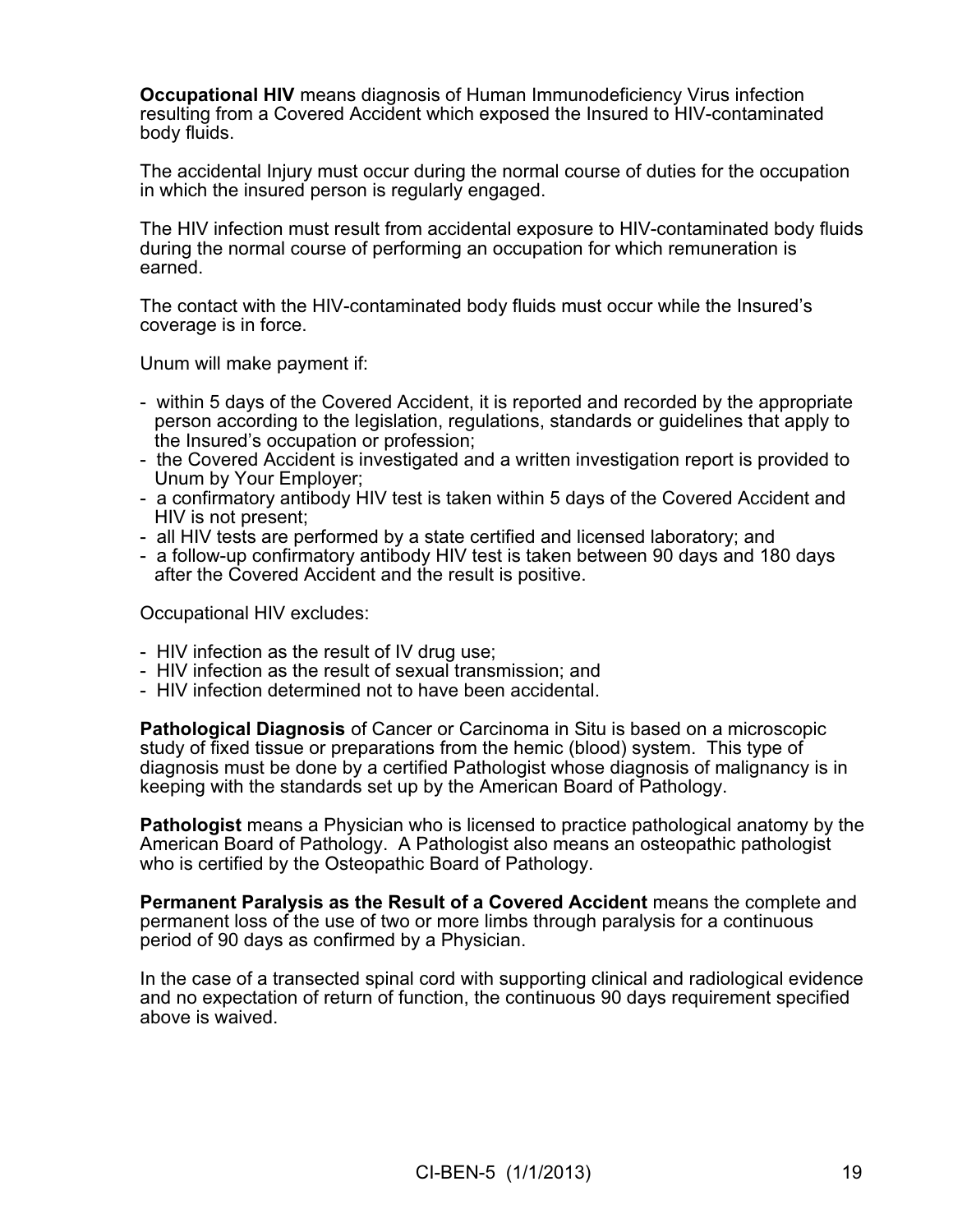**Spina Bifida** means a confirmed diagnosis of either of the following types of Spina Bifida:

- Meningocele The protective coatings (meninges) come through the open part of the spine like a sac that is pushed out. Cerebrospinal fluid is in the sac and there is usually no nerve damage. Individuals may suffer minor disabilities. New problems can develop later in life; or
- Myelomeningocele This occurs when the meninges (protective covering of the spinal cord) and spinal nerves come through the open part of the spine. This is the most serious type of Spina Bifida, which causes nerve damage and more severe disabilities.

Diagnosis must be made by a licensed Physician familiar with Spina Bifida.

This policy excludes spina bifida occulta.

**Stroke** means a cerebrovascular incident including infarction of brain tissue, cerebral and subarachnoid hemorrhage, cerebral embolism and cerebral thrombosis. The diagnosis must be supported by:

- evidence of persistent neurological deficits confirmed by a neurologist at least 30 days after the event; and
- confirmatory neuroimaging studies consistent with the diagnosis of a new Stroke.

The following are not to be construed as a Stroke for purposes of this policy:

- transient ischemic attack;
- brain Injury related to trauma or infection;
- brain Injury associated with hypoxia, anoxia or hypotension;
- vascular disease affecting the eye or optic nerve; and
- ischemic disorders of the vestibular system.

In the event of death, an autopsy confirmation and/or death certificate identifying Stroke as the cause of death will be accepted.

#### **Benefit Payment Conditions for Critical Illness**

If, while the Insured's coverage is in force, the Insured is diagnosed with a Critical Illness by a Physician, Unum will pay a benefit subject to the benefit payment conditions listed below and the Critical Illness Benefit Reduction provision. Once a Critical Illness has been diagnosed and an Initial Diagnosis Benefit has become payable for that Critical Illness, an Initial Diagnosis Benefit for a separate and subsequently diagnosed Critical Illness will not be payable unless that subsequently diagnosed Critical Illness is medically unrelated to the previously diagnosed Critical Illness and separated by a period of 90 days. Recurrence Benefit(s) may become payable for a recurrence of that same Critical Illness if a Recurrence Benefit is available for that Critical Illness. Only one Initial Diagnosis Benefit will ever be paid per Critical Illness per Insured.

Unum will pay benefits for the Critical Illnesses listed below if:

- the Date of Diagnosis is while the Insured's coverage is in force under the policy; and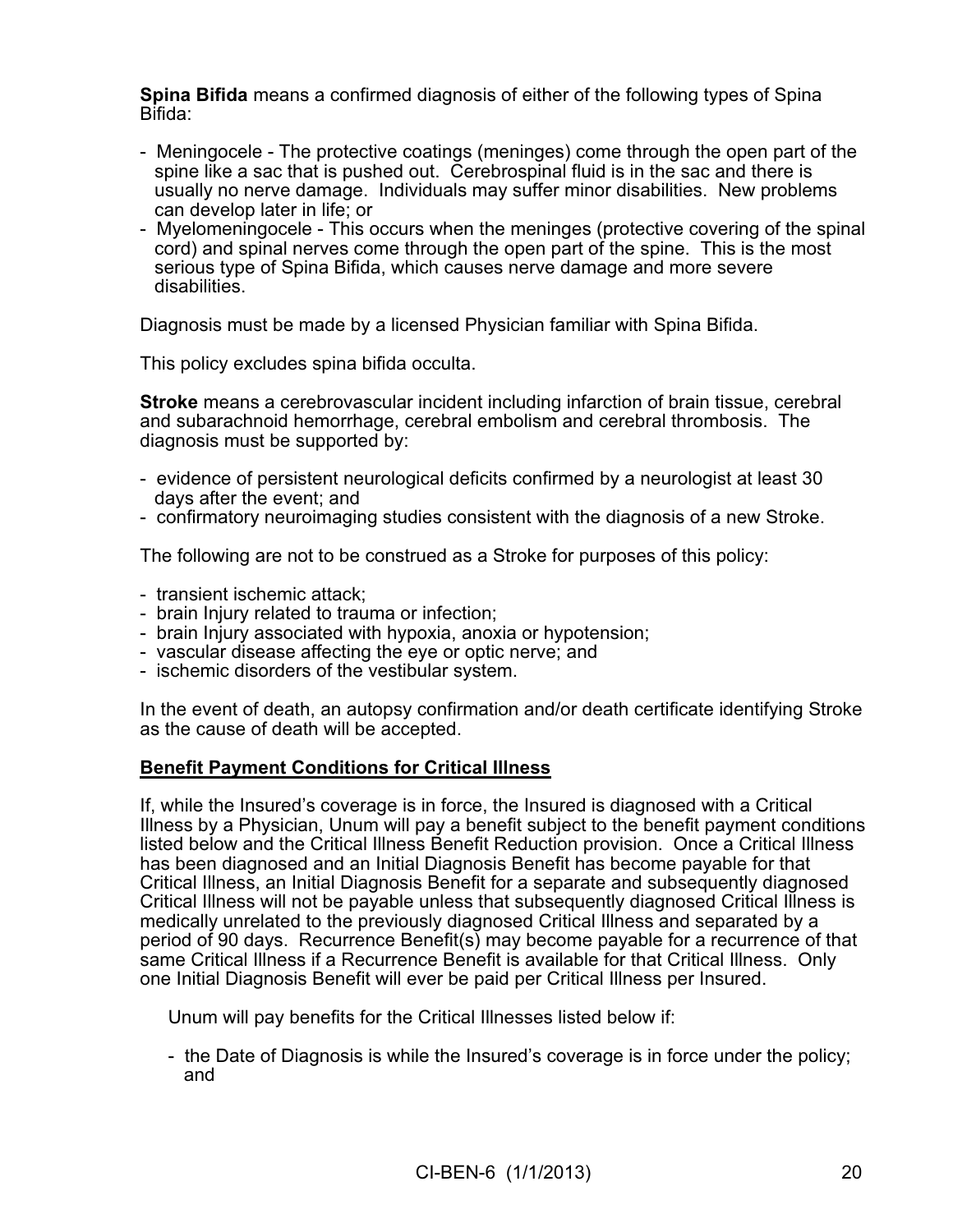- payment is not precluded by any general or specific exclusion or limitation set forth in this policy or any failure to meet any condition set out in the policy.

If any Dependent Children are insured as more than one Employee's Dependent Children, Unum will only pay benefits under one of the Employee's coverage. You may choose which Employee's coverage that benefits will be paid under by sending Unum written notice of Your choice.

### **Benign Brain Tumor**

**Initial Diagnosis Benefit.** If the Date of Diagnosis for a Benign Brain Tumor is after the Insured's coverage effective date, Unum will pay the Percentage of Coverage Amount for Benign Brain Tumor shown in the Benefits at a Glance.

**Recurrence Benefit.** If an Initial Diagnosis Benefit for Benign Brain Tumor has been paid and the Insured has a subsequent Date of Diagnosis of Benign Brain Tumor more than 12 months following the initial diagnosis, Unum will pay the Recurrence Benefit Percentage of Coverage Amount for Benign Brain Tumor shown in the Benefits at a Glance. Only one Recurrence Benefit for Benign Brain Tumor is payable per Insured.

#### **Blindness**

**Initial Diagnosis Benefit.** If the Date of Diagnosis for Blindness is after the Insured's coverage effective date, Unum will pay the Percentage of Coverage Amount for Blindness shown in the Benefits at a Glance.

### **Cancer**

**Initial Diagnosis Benefit.** If the Date of Diagnosis for Cancer is after the Insured's coverage effective date, Unum will pay the Percentage of Coverage Amount for Cancer shown in the Benefits at a Glance.

#### **Carcinoma in Situ**

**Initial Diagnosis Benefit.** If the Date of Diagnosis for Carcinoma in Situ is after the Insured's coverage effective date, Unum will pay the Percentage of Coverage Amount for Carcinoma in Situ shown in the Benefits at a Glance.

#### **Cerebral Palsy**

**Initial Diagnosis Benefit.** If a Dependent Child has a Date of Diagnosis for Cerebral Palsy after the Dependent Child's coverage effective date, Unum will pay the Percentage of Coverage Amount for Cerebral Palsy shown in the Benefits at a Glance.

#### **Cleft Lip or Palate**

**Initial Diagnosis Benefit.** If a Dependent Child has a Date of Diagnosis for Cleft Lip or Palate after the Dependent Child's coverage effective date, Unum will pay the Percentage of Coverage Amount for Cleft Lip or Palate shown in the Benefits at a Glance.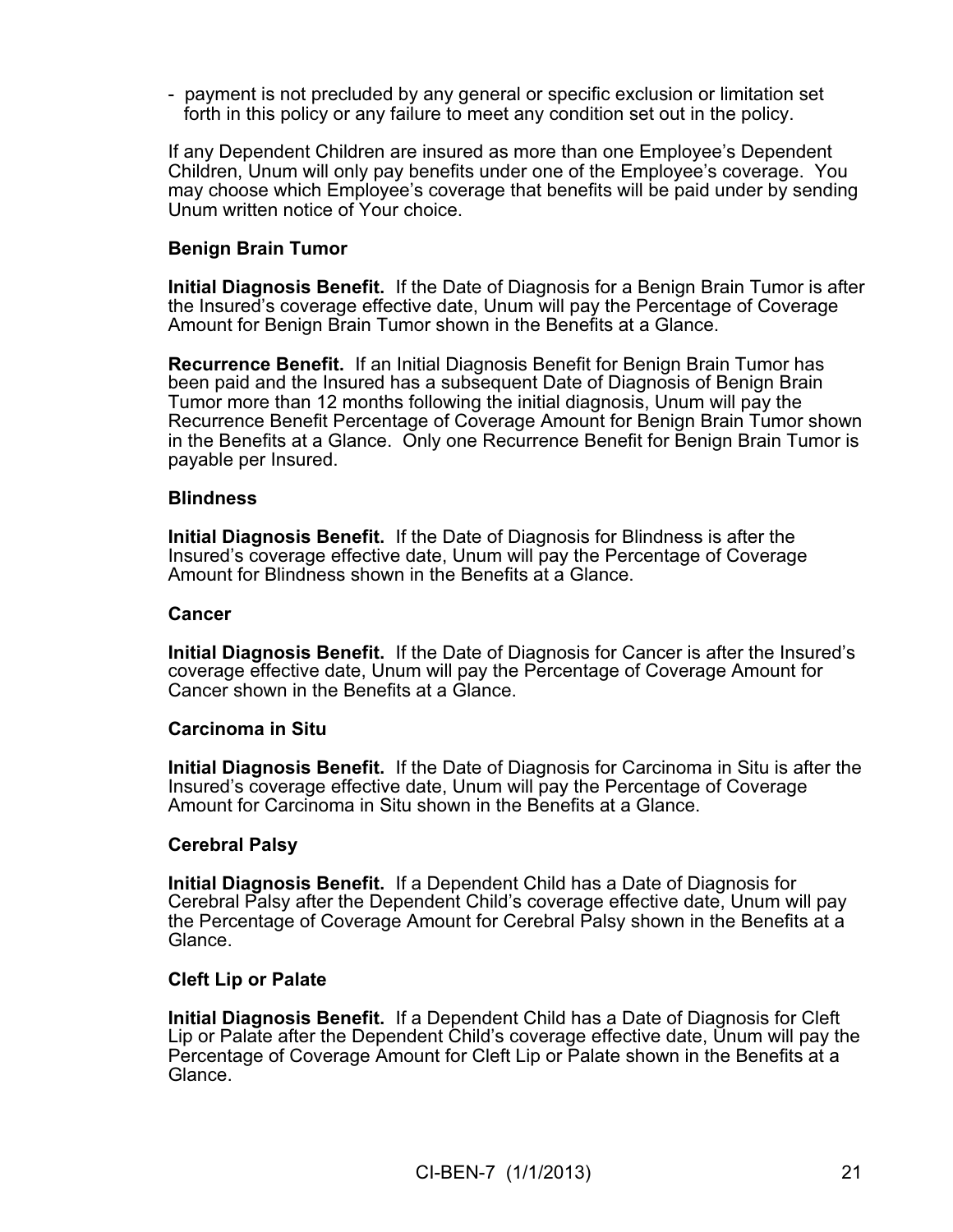## **Coma as the Result of Severe Traumatic Brain Injury**

**Initial Diagnosis Benefit.** If an Insured has a Date of Diagnosis for Coma as the Result of Severe Traumatic Brain Injury after the Insured's coverage effective date, Unum will pay the Percentage of Coverage Amount for Coma as the Result of Severe Traumatic Brain Injury shown in the Benefits at a Glance.

**Recurrence Benefit.** If an Initial Diagnosis Benefit for Coma as the result of Severe Traumatic Brain Injury has been paid and the Insured has a subsequent Date of Diagnosis for Coma as the Result of Severe Traumatic Brain Injury more than 12 months following the initial diagnosis, Unum will pay the Recurrence Benefit Percentage of Coverage Amount for Coma as the Result of Severe Traumatic Brain Injury shown in the Benefits at a Glance. Only one Recurrence Benefit for Coma as the Result of Severe Traumatic Brain Injury is payable per Insured.

## **Coronary Artery Bypass Surgery**

**Initial Diagnosis Benefit.** If the Date of Diagnosis for Coronary Artery Bypass Surgery is after the Insured's coverage effective date, Unum will pay the Percentage of Coverage Amount for Coronary Artery Bypass Surgery shown in the Benefits at a Glance.

### **Cystic Fibrosis**

**Initial Diagnosis Benefit.** If a Dependent Child has a Date of Diagnosis for Cystic Fibrosis after the Dependent Child's coverage effective date, Unum will pay the Percentage of Coverage Amount for Cystic Fibrosis as shown in the Benefits at a Glance.

## **Down Syndrome**

**Initial Diagnosis Benefit.** If a Dependent Child has a Date of Diagnosis for Down Syndrome after the Dependent Child's coverage effective date, Unum will pay the Percentage of Coverage Amount for Down Syndrome shown in the Benefits at a Glance.

## **End Stage Renal (Kidney) Failure**

**Initial Diagnosis Benefit.** If an Insured has a Date of Diagnosis for End Stage Renal (Kidney) Failure after the Insured's coverage effective date, Unum will pay the Percentage of Coverage Amount for End Stage Renal (Kidney) Failure shown in the Benefits at a Glance.

### **Heart Attack (Myocardial Infarction)**

**Initial Diagnosis Benefit.** If an Insured has a Date of Diagnosis for Heart Attack (Myocardial Infarction) after the Insured's coverage effective date, Unum will pay the Percentage of Coverage Amount for Heart Attack (Myocardial Infarction) shown in the Benefits at a Glance.

**Recurrence Benefit.** If an Initial Diagnosis Benefit for Heart Attack (Myocardial Infarction) has been paid and the Insured has a subsequent Date of Diagnosis for Heart Attack (Myocardial Infarction) more than 12 months following the initial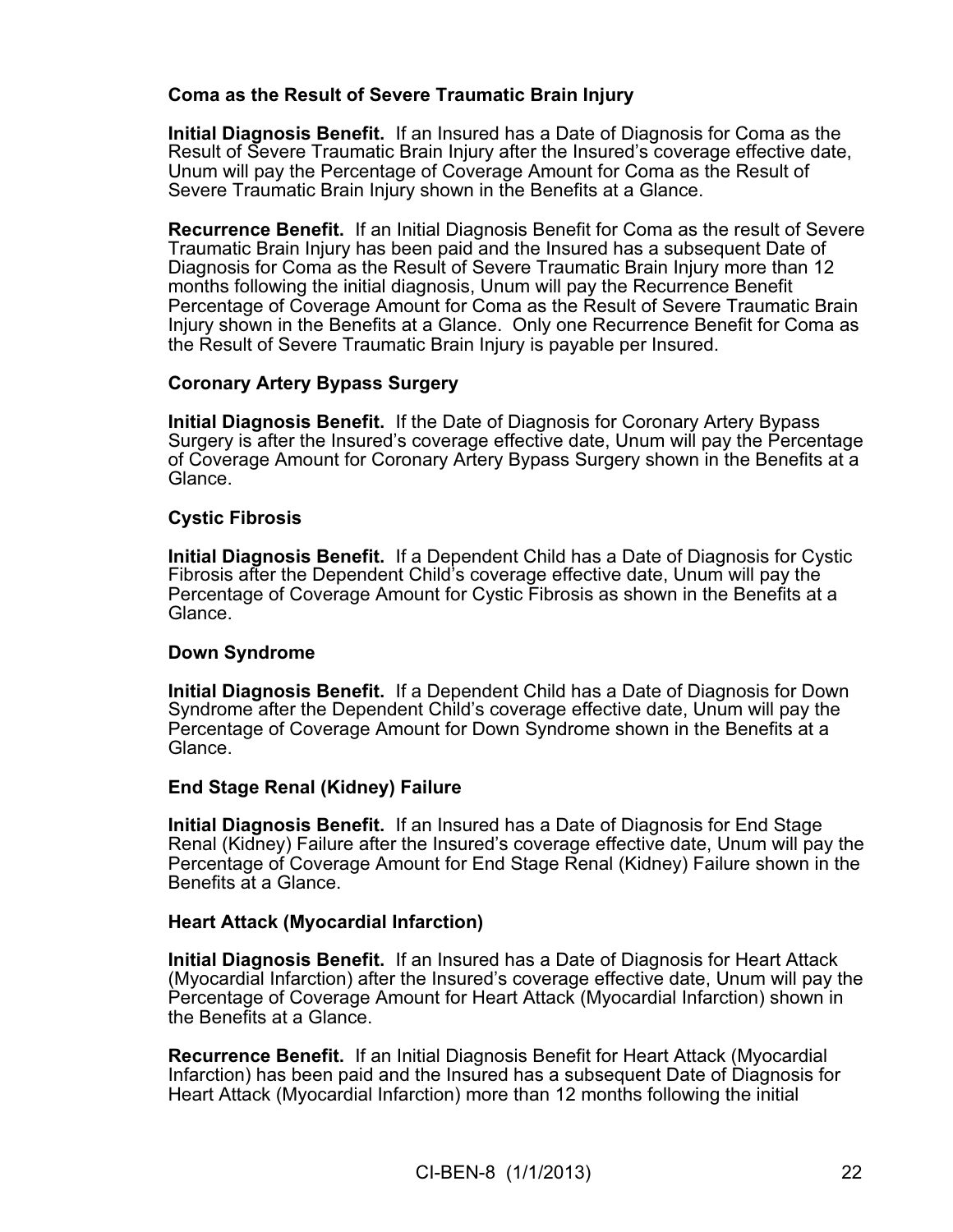diagnosis, Unum will pay the Recurrence Benefit Percentage of Coverage Amount for Heart Attack (Myocardial Infarction) shown in the Benefits at a Glance. Only one Recurrence Benefit for Heart Attack (Myocardial Infarction) is payable per Insured.

### **Major Organ Failure**

**Initial Diagnosis Benefit.** If an Insured has a Date of Diagnosis for Major Organ Failure after the Insured's coverage effective date, Unum will pay the Percentage of Coverage Amount for Major Organ Failure shown in the Benefits at a Glance.

#### **Occupational HIV**

**Initial Diagnosis Benefit.** If an Insured has a Date of Diagnosis for Occupational HIV after the Insured's coverage effective date, Unum will pay the Percentage of Coverage Amount for Occupational HIV shown in the Benefits at a Glance.

#### **Permanent Paralysis as the result of a Covered Accident**

**Initial Diagnosis Benefit.** If an Insured has a Date of Diagnosis for Permanent Paralysis as the result of a Covered Accident after the Insured's coverage effective date, Unum will pay the Percentage of Coverage Amount for Permanent Paralysis as the result of a Covered Accident shown in the Benefits at a Glance.

#### **Spina Bifida**

**Initial Diagnosis Benefit.** If an Insured has a Date of Diagnosis for Spina Bifida after the Dependent Child's coverage effective date, Unum will pay the Percentage of Coverage Amount for Spina Bifida shown in the Benefits at a Glance.

#### **Stroke**

**Initial Diagnosis Benefit.** If an Insured has a Date of Diagnosis for Stroke after the Insured's coverage effective date, Unum will pay the Percentage of Coverage Amount for Stroke shown in the Benefits at a Glance.

**Recurrence Benefit.** If an Initial Diagnosis Benefit for Stroke has been paid and the Insured has a subsequent Date of Diagnosis for Stroke more than 12 months following the initial diagnosis, Unum will pay the Recurrence Benefit Percentage of Coverage Amount for Stroke. Only one Recurrence Benefit for Stroke is payable per Insured.

#### **Critical Illness Benefit Reduction**

Any coverage in force prior to the Insured's 70th birthday will be reduced on the Policy Anniversary Date following the Insured's 70th birthday. The Insured's Coverage Amount will be reduced to 50% of the Coverage Amount the Insured had prior to the Policy Anniversary Date. Any coverage in force after the Policy Anniversary Date following the Insured's 70th birthday will not be subject to a benefit reduction on subsequent Policy Anniversary Dates. There will be no further increases in the Insured's Coverage Amount.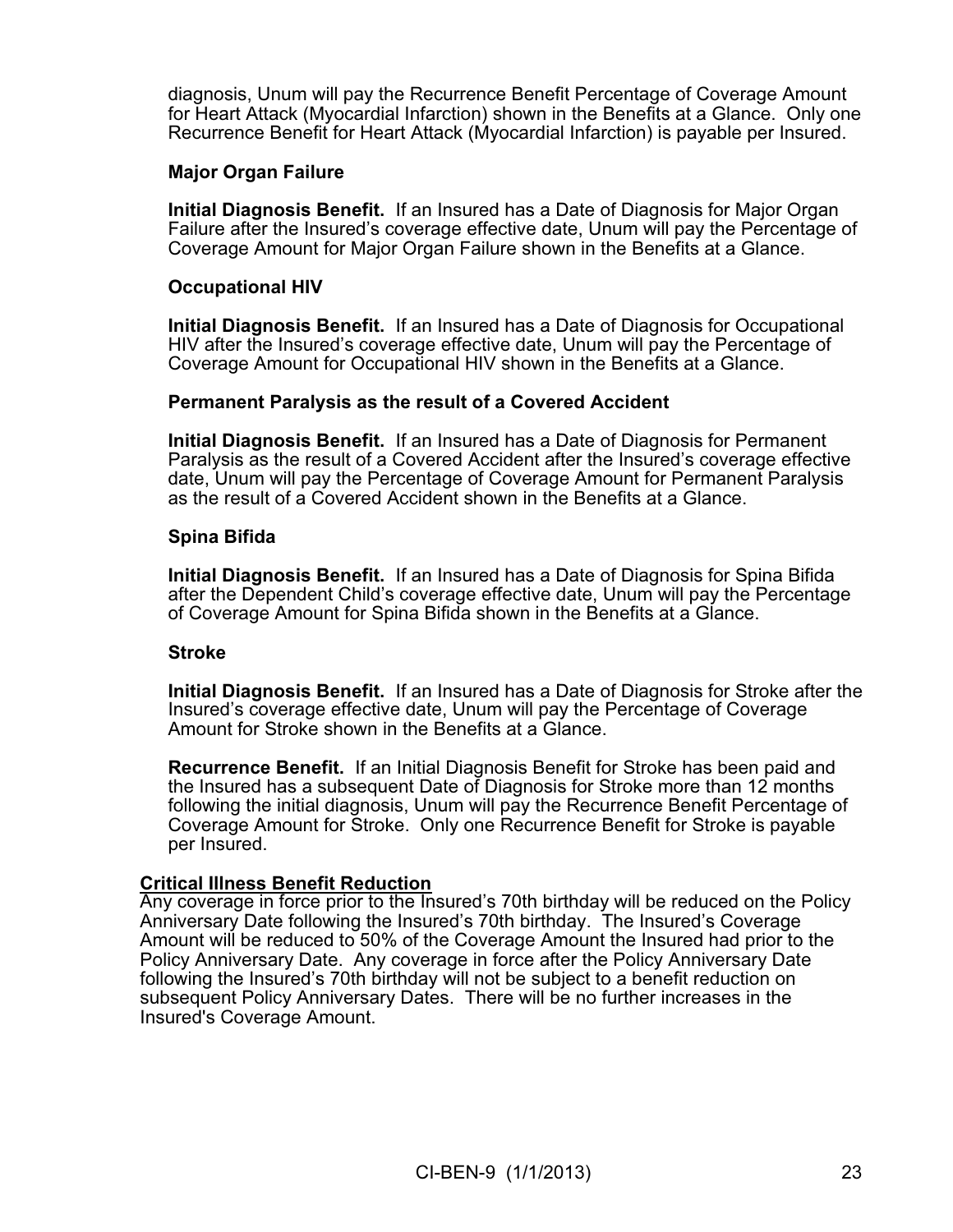## **WELLNESS BENEFIT**

Unum will pay the Wellness Benefit Amount shown in the Benefits at a Glance for one Wellness Test per Calendar Year per Insured if the Insured has a Wellness Test performed while the Insured's coverage is in force.

Wellness tests are:

- Blood test for triglycerides;
- Bone marrow aspiration or biopsy;
- CA 15-3 (blood test for breast cancer);
- CA-125 (blood test for ovarian cancer);
- CEA (blood test for colon cancer);
- Carotid Doppler;
- Chest x-ray;
- Colonoscopy;
- Echocardiogram;
- Electrocardiogram;
- Fasting blood glucose test;
- Fasting plasma glucose (FPG);
- Hemoglobin A1C(HbA1c);
- Flexible sigmoidoscopy;
- Hemocult stool analysis;
- Mammography;
- Pap smear;
- PSA (blood test for prostate cancer);
- Serum cholesterol test to determine HDL and LDL levels;
- Serum protein electrophoresis (blood test for myeloma);
- Skin cancer biopsy;
- Stress test on a bicycle or treadmill;
- Thermography;
- Thin prep pap test;
- Two hour post-load plasma glucose; or
- Virtual colonoscopy.

#### **LIMITATIONS AND EXCLUSIONS**

Unum will not pay benefits for a claim that is caused by, contributed to by or occurs as a result of:

- participating or attempting to participate in a felony or being engaged in an illegal occupation;
- committing or trying to commit suicide or injuring oneself intentionally, whether sane or not;
- participating in war or any act of war, whether declared or undeclared;
- committing acts of terrorism; or
- being under the influence of or addicted to intoxicants or narcotics. This would not include Physician prescribed medication, taken in the prescribed dosage.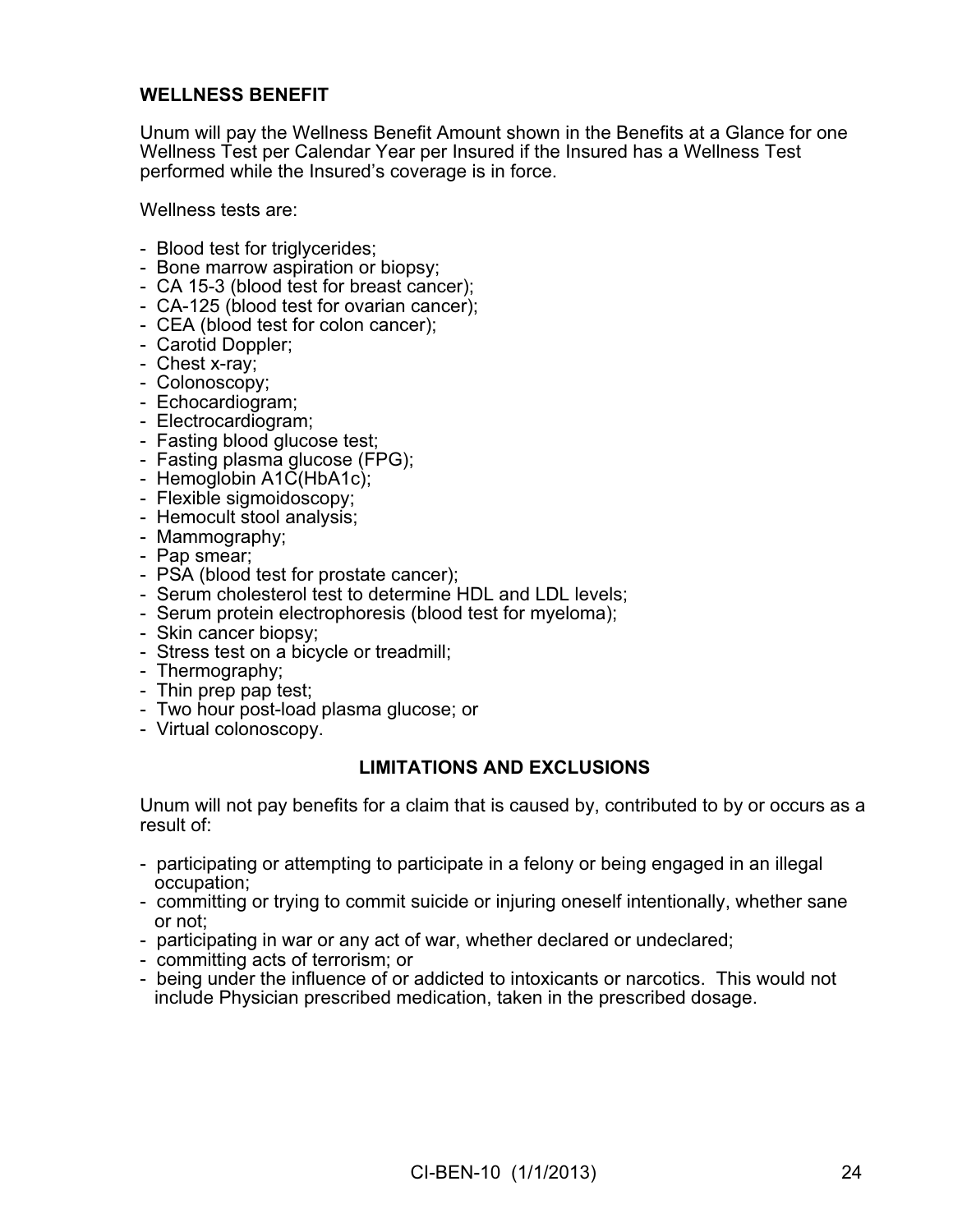# **OTHER FEATURES**

### **Your Right to Continue Coverage (Portability)**

If, while You are covered under the policy, Your employment with the Policyholder ends, You are no longer in an eligible group or the policy is being terminated by the Policyholder and is not being replaced, You may have the right to apply to continue coverage under the policy for Yourself, Your Spouse, if covered, and Your Dependent Children. You must apply for coverage under this portability provision and pay the first premium within 31 days after the date Your employment ends, You are no longer in an eligible group or the date the policy is terminated by the Policyholder and is not being replaced.

You are not eligible to apply for continuing coverage under this provision if the policy is closed to new enrollments or Your coverage under the policy ends for any of the following reasons:

- the policy is cancelled by Unum; or
- the policy is being terminated by the Policyholder and is being replaced.

Except as provided in this section, Your continuing coverage will be the same coverage provided You under the policy as of the date Your employment ends, the policy is terminated by the Policyholder and is not replaced, or You are no longer in an eligible group. Any subsequent change to the policy will not apply to Your continuing coverage.

Your continuing coverage is subject to all of the provisions, exclusions and limitations of the policy, except that:

- premiums will be billed directly to You;
- initial premium rates will be based on the portability rates in effect at the time You apply to continue Your coverage; and
- premium rates can be changed by Unum at any time upon 60 days notice to You so long as the change is not due to any change in your age or health or the age or health of Your Spouse or Your Dependent Children.

Your continuing coverage, and any coverage of Your Spouse and Dependent Children, will end on the earliest to occur of:

- Your failure to pay the required premium within the 31 day Grace Period;
- unless Your Spouse applies for continuing coverage under the following provision, the date You die; or
- the coverage under this portability provision is cancelled by Unum for any reason upon 45 days notice.

Once continuing coverage is cancelled it can not be reinstated.

In the event the Policyholder's coverage under the policy is cancelled or closed to new enrollments, the policy will remain in effect for the benefit of those who have continued their coverage under this provision prior to the policy cancellation date or that date.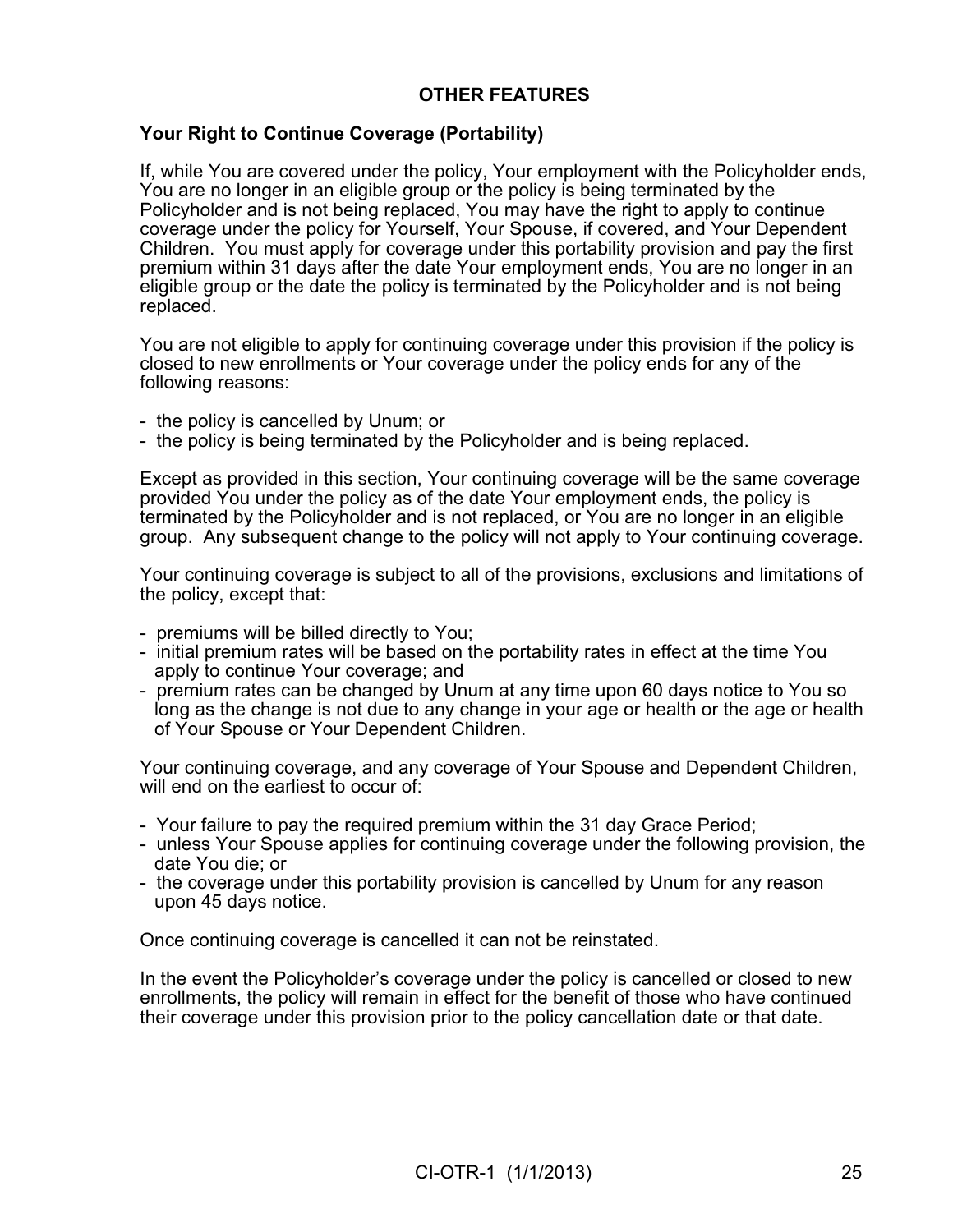### **The Right of Your Spouse to Continue Coverage if You Die, or are Divorced (Spouse Portability)**

If You die or divorce, Your Spouse may have the right to apply to continue coverage under the policy.

Your Spouse must apply for coverage under this portability provision and pay the first premium within 31 days after the date of Your death or divorce.

Your Spouse is not eligible to apply to continue coverage under this provision if Your Spouse was not insured under this policy on the date of Your death or divorce.

Except as provided in this section, your Spouse's continuing coverage will be the same coverage provided Your Spouse under the policy as of the date of Your death or divorce and any subsequent change to the policy will not apply to Your Spouse's continuing coverage.

If You die and Your Spouse applies to continue coverage, any eligible Dependent Children will be covered under Your Spouse's continued coverage. Critical Illness Coverage for Dependent Children will be provided at 25% of Your Spouse's Critical Illness Coverage Amount.

Your Spouse's continuing coverage is subject to all of the provisions, exclusions and limitations of the policy, except that:

- premiums will be billed directly to Your Spouse;
- initial premium rates will be based on the portability rates in effect at the time Your Spouse applies to continue coverage; and
- premium rates can be changed by Unum at any time upon 60 days notice to Your Spouse.

Your Spouse's and any Dependent Children's continuing coverage will end on the earliest to occur of:

- Your Spouse's failure to pay the required premium within the 31 day Grace Period;
- the date Your Spouse dies; or
- the coverage under this portability provision is cancelled by Unum for any reason upon 45 days notice.

Once continuing coverage is cancelled it cannot be reinstated.

In the event the Policyholder's coverage under the policy is cancelled or closed to new enrollments, the policy will remain in effect for the benefit of those who have continued their coverage under this provision prior to the policy cancellation date or that date.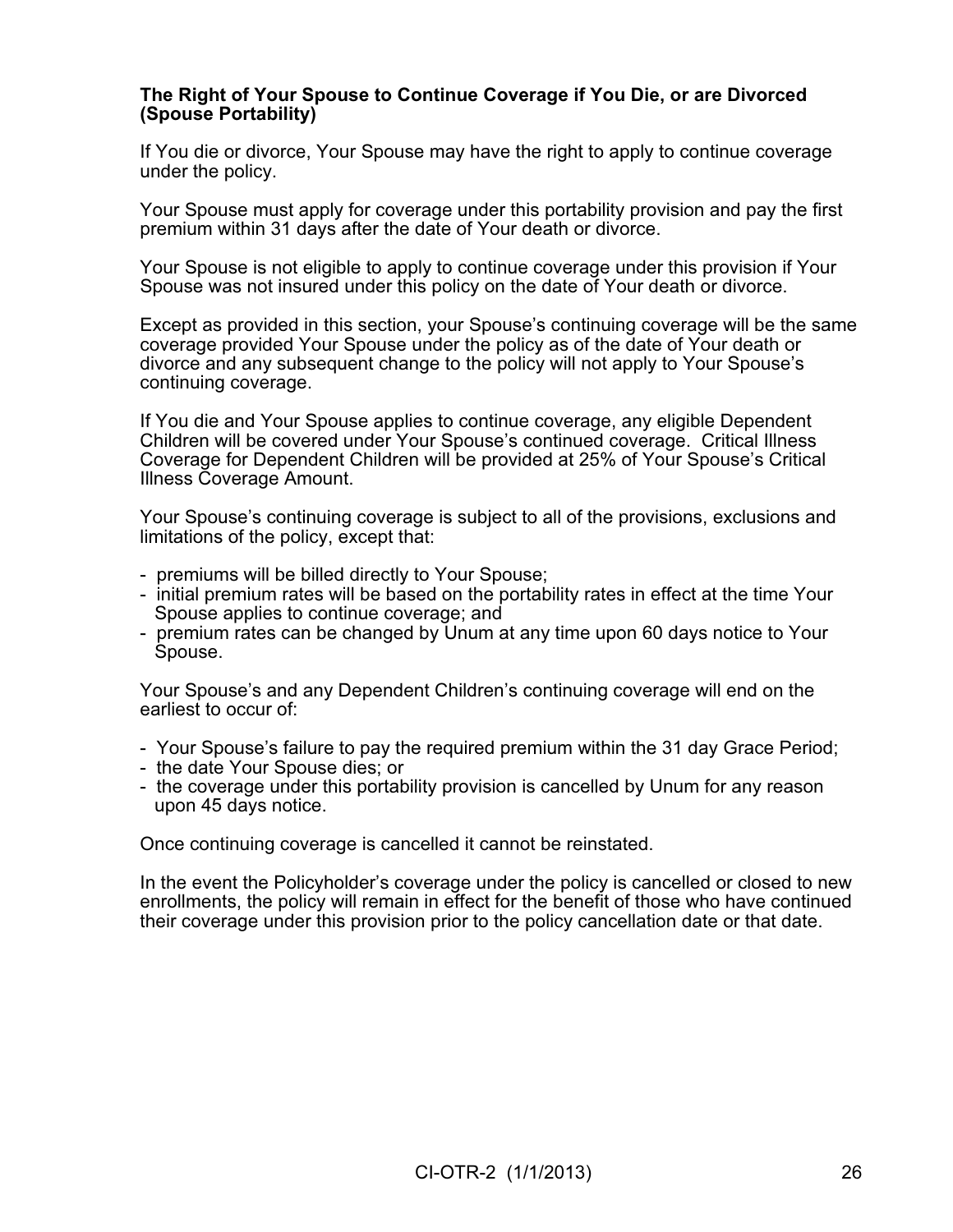## **GENERAL DEFINITIONS**

Additional definitions may be contained in other policy provisions, amendments or riders.

**Active Employment** means You are working for Your Employer for earnings that are paid regularly and that You are performing the material and substantial duties of Your regular occupation. You must be regularly scheduled to work on average at least the minimum number of hours as described under Minimum Hours Requirement shown in the Benefits at a Glance.

Your work site must be:

- Your Employer's usual place of business;
- an alternative work site at the direction of Your Employer; or
- a location to which Your job requires You to travel.

Normal vacation is considered Active Employment.

Temporary and seasonal workers are excluded from coverage.

**Calendar Year** means the period beginning on the Insured's coverage effective date and ending on December 31 of the same year. Thereafter, it is the period beginning on January 1 and ending on December 31 of each following year.

**Certificate of Coverage** means a written statement prepared by Unum and may include attachments. It tells You:

- the coverage to which the Insured may be entitled;
- to whom benefits are payable; and
- limitations, exclusions and/or requirements that apply within this policy.

**Covered Loss** means a condition covered by this policy as shown in the Benefits at a Glance and as applied for by You and approved by Unum.

#### **Dependent Child(ren)** means Your:

- natural children;
- step-children;
- grandchildren who are Your dependents at time of application for federal income tax purposes;
- adopted children, including a child for whom You have filed a suit seeking adoption;
- children whom You are required to insure under a medical support order issued under section 14.061, Family code, or enforceable by a court in this state; and
- children in Your custody under a temporary court order that grants You conservatorship of the children.

Such children must be:

- unmarried from live birth but less than age 25; and
- dependent on Your or your Spouse.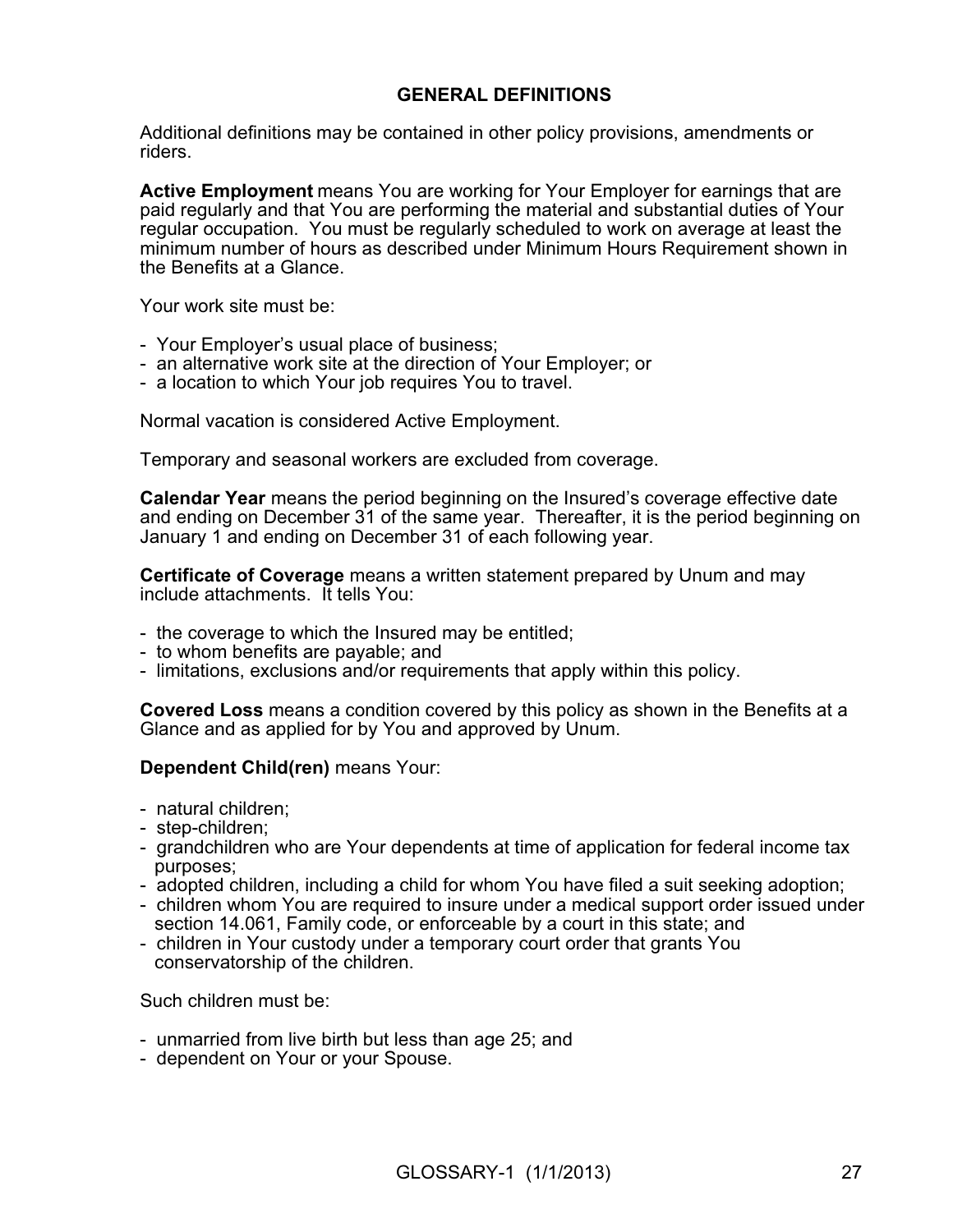After attainment of age 25 Dependent Child(ren) also includes dependent children who became incapable of self-sustaining employment, prior to age 25, due to mental or physical handicap. Such child will continue to be an Insured subject to the following: (1) the Employee must furnish proof of such incapacity and dependency to Unum within 31 days of the child's 25th birthday; and (2) proof of continued incapacity and dependency must be furnished at Our request, but not more than annually, after the two year period following the child's 25th birthday.

No Dependent Child can be covered as both an Employee and a Dependent Child.

**Eligibility Waiting Period** means the continuous period of time that You must be in Active Employment in an eligible group before You are eligible for coverage as determined by Unum and Your Employer.

**Employee** means a person who is in Active Employment in the United States with the Employer.

**Employer** means the Policyholder and includes any division, subsidiary or affiliated company.

**Enrollment** means a period of time determined by Unum and Your Employer during which You are eligible to enroll for or change Your coverage. This period of time may be limited.

**Evidence of Insurability** means a statement of Your or Your Spouse's medical history which Unum will use to determine if You or Your Spouse are approved for coverage. Evidence of Insurability will be at Unum's expense.

**Grace Period** means the period of time following the premium due date during which premium payment may be made.

**Injury** means a bodily injury which is the result of an accident.

**Insured** means any person covered under the policy.

**Layoff** or **Leave of Absence** means that You are temporarily absent from Active Employment for a period of time that has been agreed to in advance in writing by Your Employer.

Your normal vacation time is not considered a temporary Layoff or Leave of Absence.

**Payable Claim** means a claim for which Unum is liable under the terms of the policy.

**Physician** means a person performing tasks that are within the limits of his or her medical license and is:

- licensed to practice medicine and prescribe and administer drugs or to perform surgery; or
- a legally qualified medical practitioner according to the laws and regulations of the governing jurisdiction.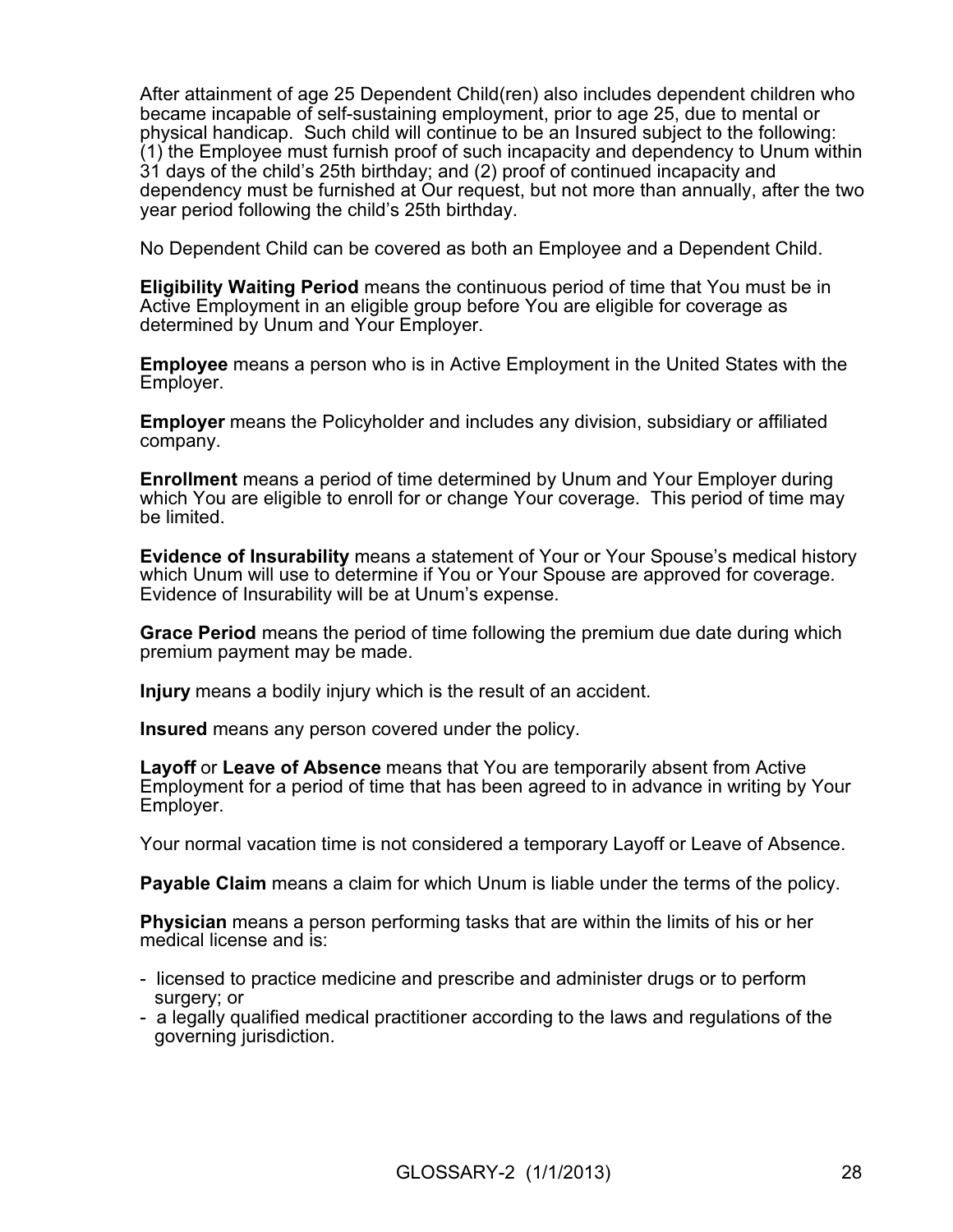Unum will not recognize You, Your Spouse, Dependent Children, parents or siblings, a business or professional partner, or any person who has a financial affiliation or business interest with You, as a Physician for a claim that You send to Us.

**Policyholder** means the Employer to whom the policy is issued.

**Sickness** means an illness or disease.

**Spouse** means Your lawful Spouse, including a legally separated Spouse, residing in the United States. You may not cover Your Spouse if Your Spouse is enrolled for coverage as an Employee.

**We**, **Us** and **Our** means Unum Life Insurance Company of America.

**You**, **Your** and **Yourself** means an Employee who is eligible for Unum coverage.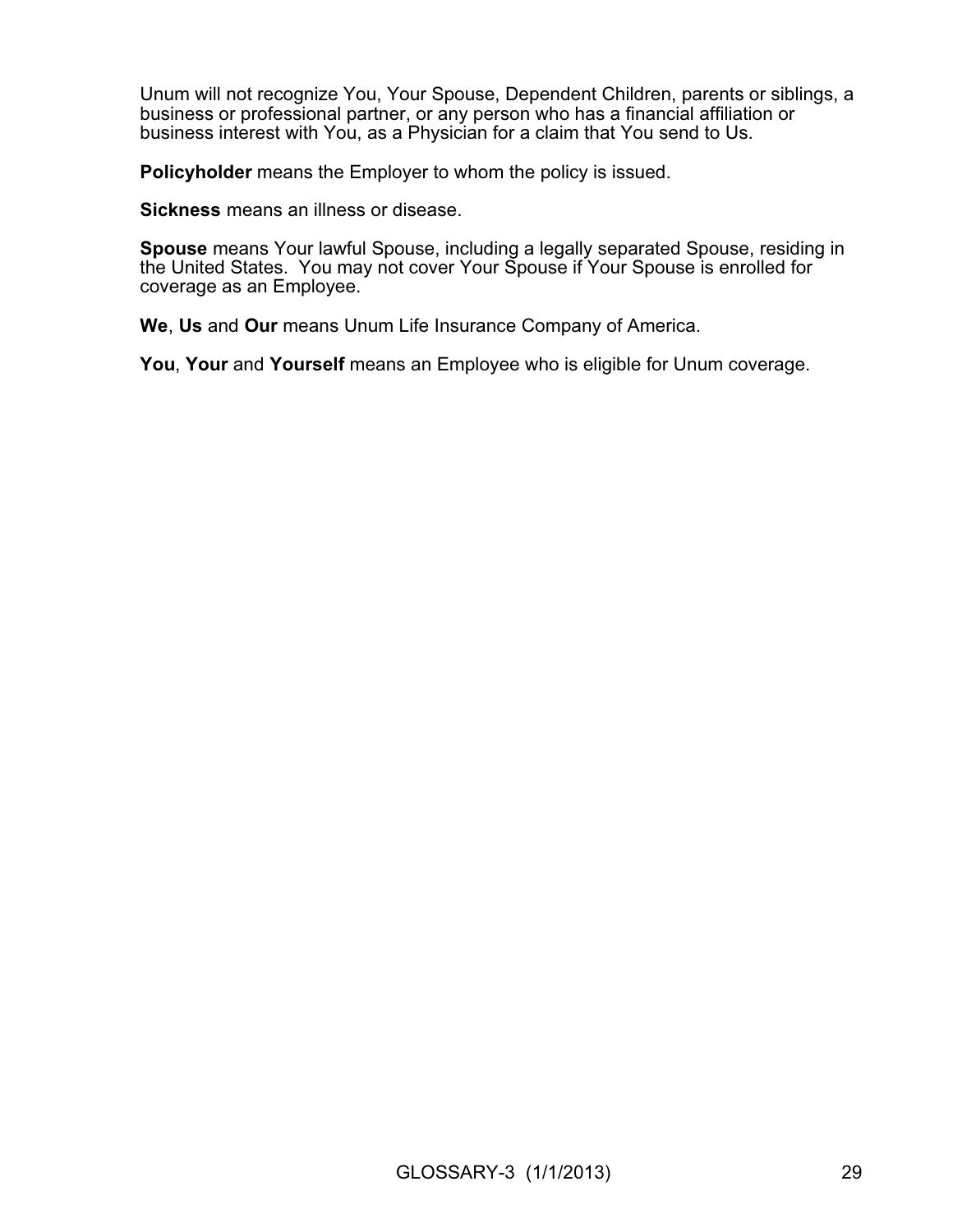## **Additional Claim and Appeal Information**

### **APPLICABILITY OF ERISA**

If this policy provides benefits under a Plan which is subject to the Employee Retirement Income Security Act of 1974 (ERISA), the following provisions apply. Whether a Plan is governed by ERISA is determined by a court, however, your Employer may have information related to ERISA applicability. If ERISA applies, the following provisions are part of the Plan. Benefit determinations are controlled exclusively by the policy, your certificate of coverage, and the information in this document.

This coverage may be provided under a Plan that provides other benefits as well. Contributions to the Plan are made as stated under your certificate of coverage. The contributions made by you and your Employer, if any, for this coverage may be used by the Plan to provide any of the benefits under the Plan. The Employer is ultimately responsible for paying any difference between the total cost of benefits under the Plan and the amounts you and other employees contribute.

## **HOW TO FILE A CLAIM**

If you wish to file a claim for benefits, you should follow the claim procedures described in your insurance certificate. To complete your claim filing, Unum must receive the claim information it requests from you (or your authorized representative), and your attending physician. If you or your authorized representative should have any questions about what to do, you or your authorized representative may contact Unum directly.

## **CLAIMS PROCEDURES**

In the event that your claim is denied, either in full or in part, Unum will notify you in writing within 90 days after your claim was filed. Under special circumstances, Unum is allowed an additional period of not more than 90 days (180 days in total) within which to notify you of its decision. If such an extension is required, you will receive a written notice from Unum indicating the reason for the delay and the date you may expect a final decision. Unum's notice of denial shall include:

- the specific reason or reasons for denial with reference to those Plan provisions on which the denial is based;
- a description of any additional material or information necessary to complete the claim and why that material or information is necessary; and
- a description of the Plan's procedures and applicable time limits for appealing the determination, including a statement of your right to bring a lawsuit under Section 502(a) of ERISA following an adverse determination from Unum on appeal.

Notice of the determination may be provided in written or electronic form. Electronic notices will be provided in a form that complies with any applicable legal requirements.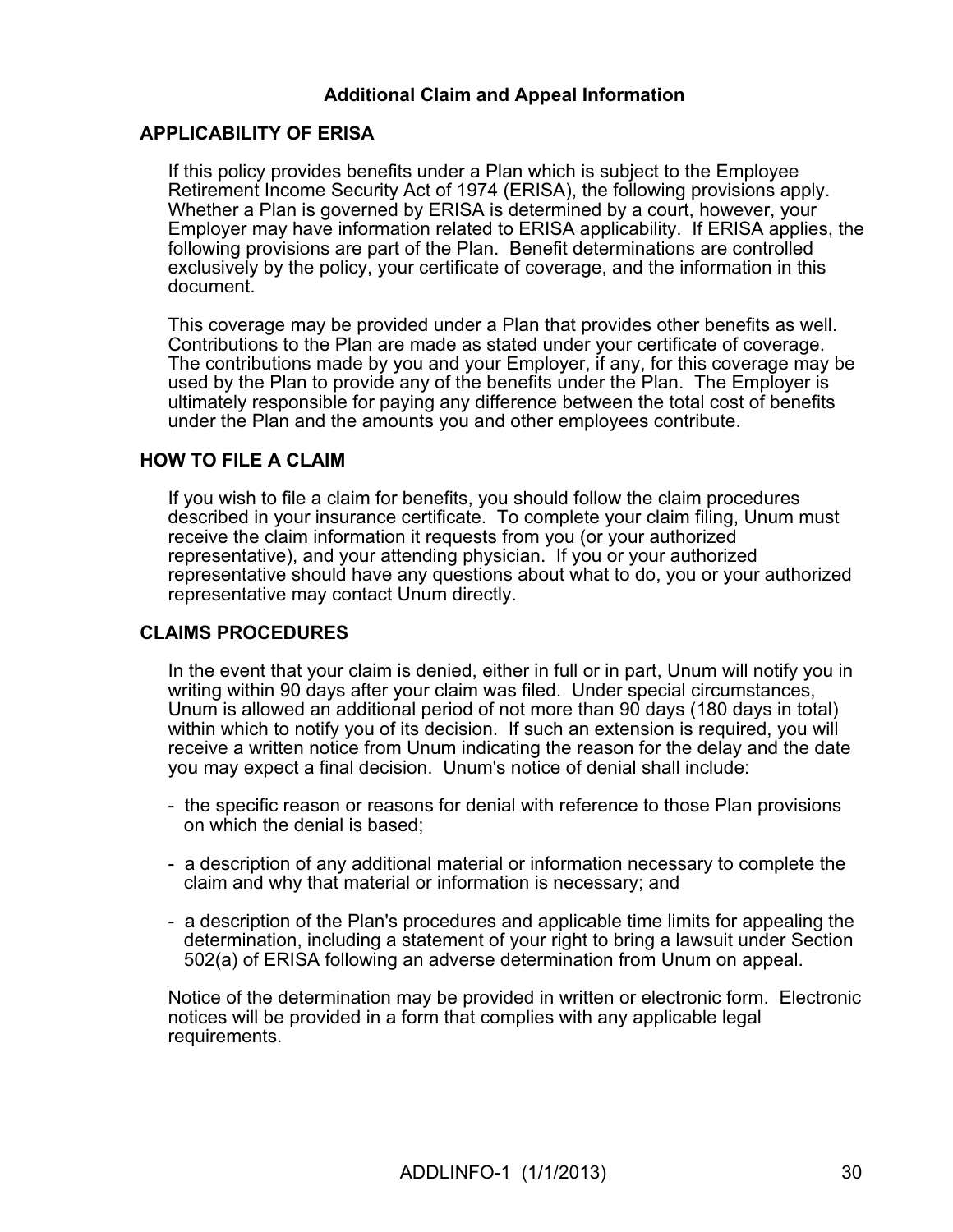# **APPEAL PROCEDURES**

If you or your authorized representative appeal a denied claim, it must be submitted within 90 days after you receive Unum's notice of denial. You have the right to:

- submit a request for review, in writing, to Unum;
- upon request and free of charge, reasonable access to and copies of, all relevant documents as defined by applicable U.S. Department of Labor regulations; and
- submit written comments, documents, records and other information relating to the claim to Unum.

Unum will make a full and fair review of the claim and all new information submitted whether or not presented or available at the initial determination, and may require additional documents as it deems necessary or desirable in making such a review. A final decision on the review shall be made not later than 60 days following receipt of the written request for review. If special circumstances require an extension of time for processing, you will be notified of the reasons for the extension and the date by which the Plan expects to make a decision. If an extension is required due to your failure to submit the information necessary to decide the claim, the notice of extension will specifically describe the necessary information and the date by which you need to provide it to us. The 60-day extension of the appeal review period will begin after you have provided that information.

The final decision on review shall be furnished in writing and shall include the reasons for the decision with reference, again, to those Plan provisions upon which the final decision is based. It will also include a statement describing your access to documents and describing your right to bring a lawsuit under Section 502(a) of ERISA if you disagree with the determination.

Notices of the determination may be provided in written or electronic form. Electronic notices will be provided in a form that complies with any applicable legal requirements.

Unless there are special circumstances, this administrative appeal process must be completed before you begin any legal action regarding your claim.

### **DISCRETIONARY ACTS**

The Plan, acting through the Plan Administrator, delegates to Unum and its affiliate Unum Group discretionary authority to make benefit determinations under the Plan. Unum and Unum Group may act directly or through their employees and agents or further delegate their authority through contracts, letters or other documentation or procedures to other affiliates, persons or entities. Benefit determinations include determining eligibility for benefits and the amount of any benefits, resolving factual disputes, and interpreting and enforcing the provisions of the Plan. All benefit determinations must be reasonable and based on the terms of the Plan and the facts and circumstances of each claim.

Once you are deemed to have exhausted your appeal rights under the Plan, you have the right to seek court review under Section 502(a) of ERISA of any benefit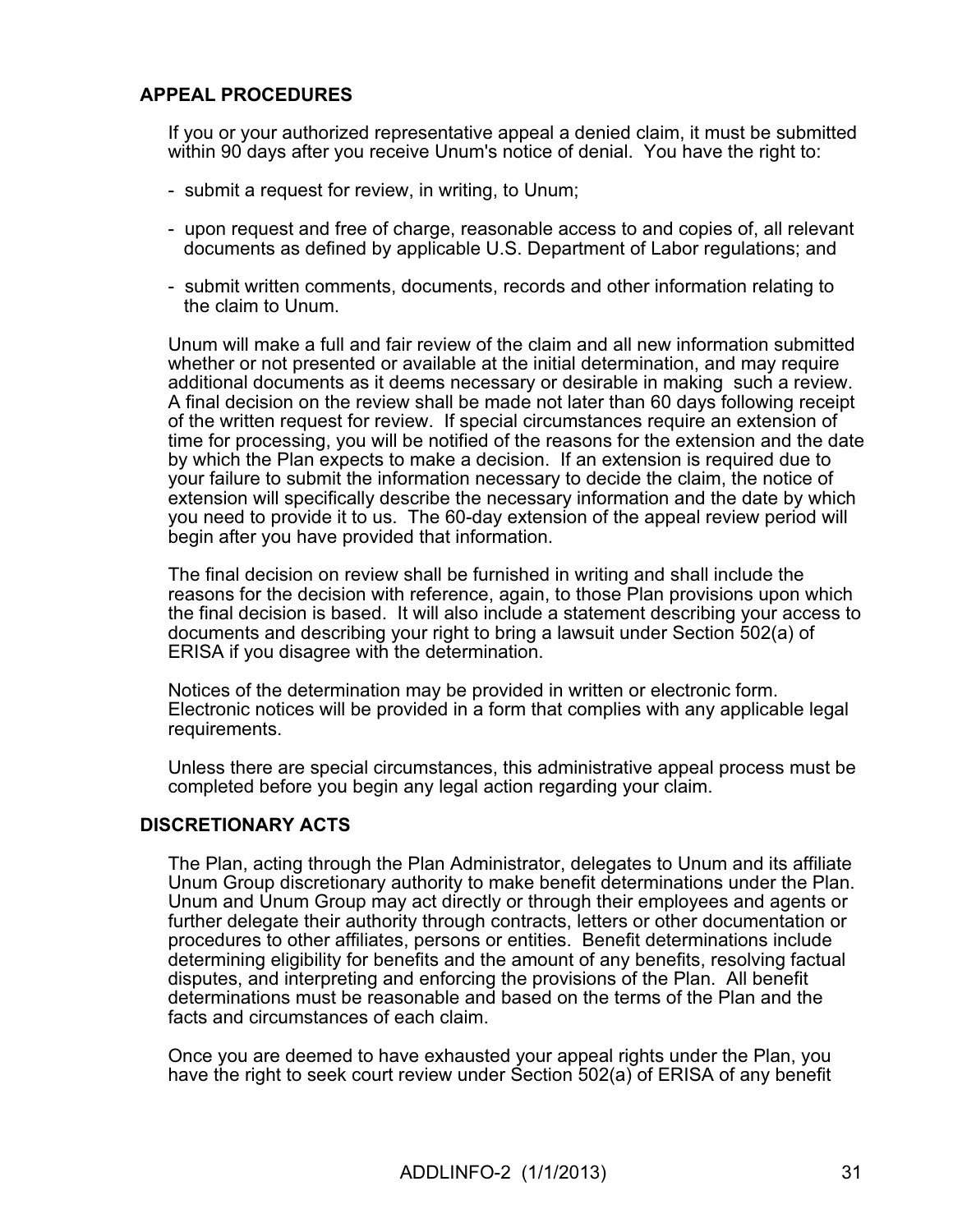determinations with which you disagree. The court will determine the standard of review it will apply in evaluating those decisions.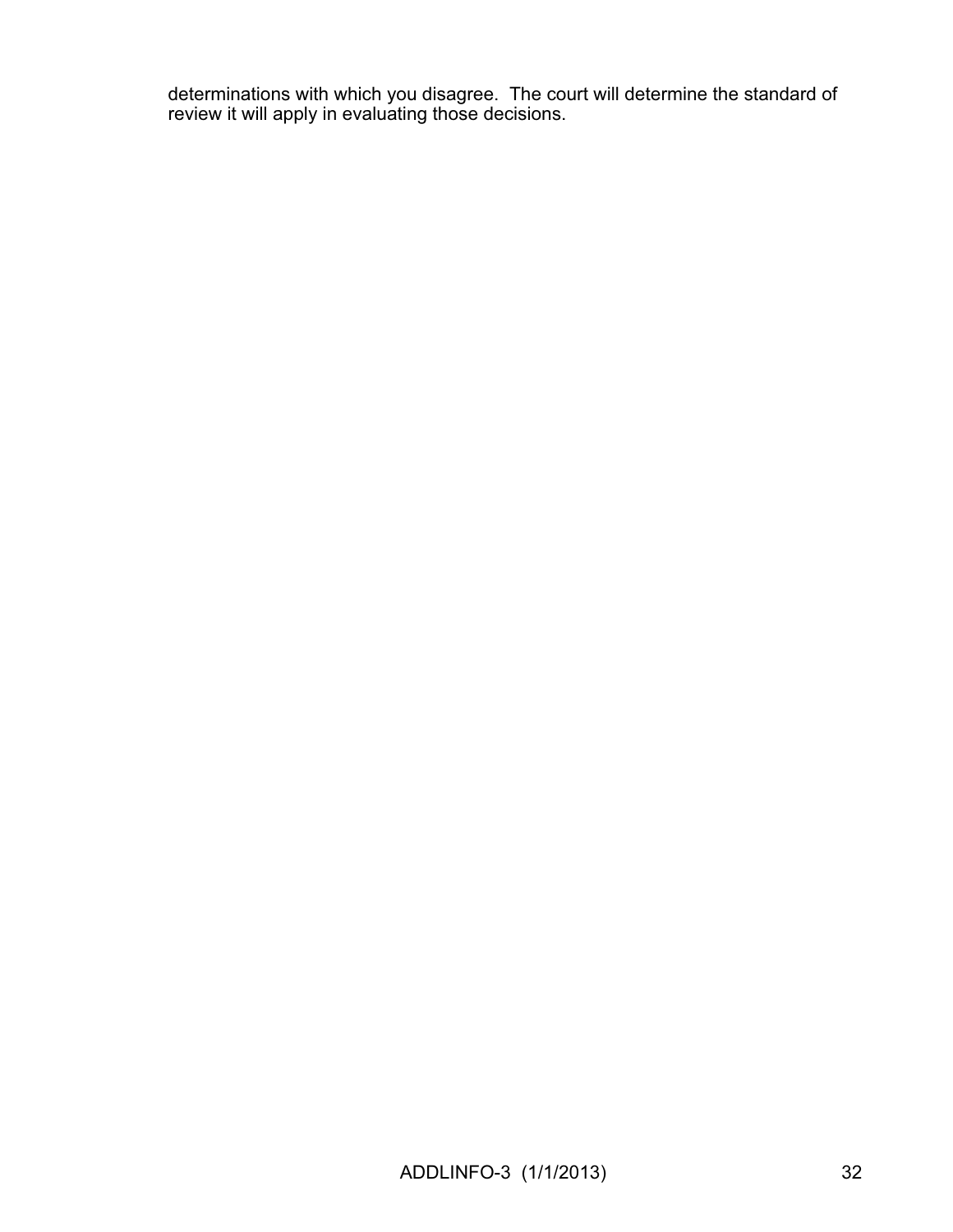#### **IMPORTANT INFORMATION ABOUT COVERAGE UNDER THE TEXAS LIFE, ACCIDENT, HEALTH AND HOSPITAL SERVICE INSURANCE GUARANTY ASSOCIATION (For Insurers declared insolvent or impaired on or after September 1 2005)**

Texas law establishes a system, administered by the Texas Life, Accident, Health and Hospital Service Insurance Guaranty Association (the "Association"), to protect Texas policyholders if their life or health insurance company fails. Only the policyholders of insurance companies which are members of the Association are eligible for this protection which is subject to the terms, limitations, and conditions of the Association law. (The law is found in the Texas Insurance Code, Chapter 463.)

#### **It is possible that the Association may not cover your policy in full or in part due to statutory limitations.**

# **Eligibility for Protection by the Associatio**n

When a member insurance company is found to be insolvent and placed under an order of liquidation by a court or designated as impaired by the Texas Commissioner of Insurance, the Association provides coverage to policyholders who are:

- Residents of Texas at the time **(irrespective of the policyholder's residency at policy issue)**
- Residents of other states, ONLY if the following conditions are met:
	- The policyholder has a policy with a company domiciled in Texas;
	- The policyholder's state of residence has a similar guaranty association; and
	- The policyholder is not eligible for coverage by the guaranty association of the policyholder's state of residence.

# **Limits of Protection by the Association**

## *Accident, Accident and Health, or Health Insurance:*

- For each individual covered under one or more policies: up to a total of \$500,000 for basic hospital, medical-surgical, and major medical insurance, \$300,000 for disability or long term care insurance, and \$200,000 for other types of health insurance.

## *Life Insurance:*

- Net cash surrender value or net cash withdrawal value up to a total of \$100,000 under one or more policies on any one life; or
- Death benefits up to a total of \$300,000 under one or more policies on any one life.
- Total benefits up to a total of \$5,000,000 to any owner of multiple non-group life policies.

## *Individual Annuities:*

- Present value of benefits up to a total of \$100,000 under one or more contracts on any one life.

## *Group Annuities:*

- Present value of allocated benefits up to a total of \$100,000 on any one life: or
- Present value of unallocated benefits up to a total of \$5,000,000 for one contractholder regardless of the number of contracts.

## *Aggregate Limit:*

- \$300,000 on any one life with the exception of the \$500,000 health insurance limit, the \$5,000,000 multiple owner life insurance limit, and the \$5,000,000 unallocated group annuity limit.